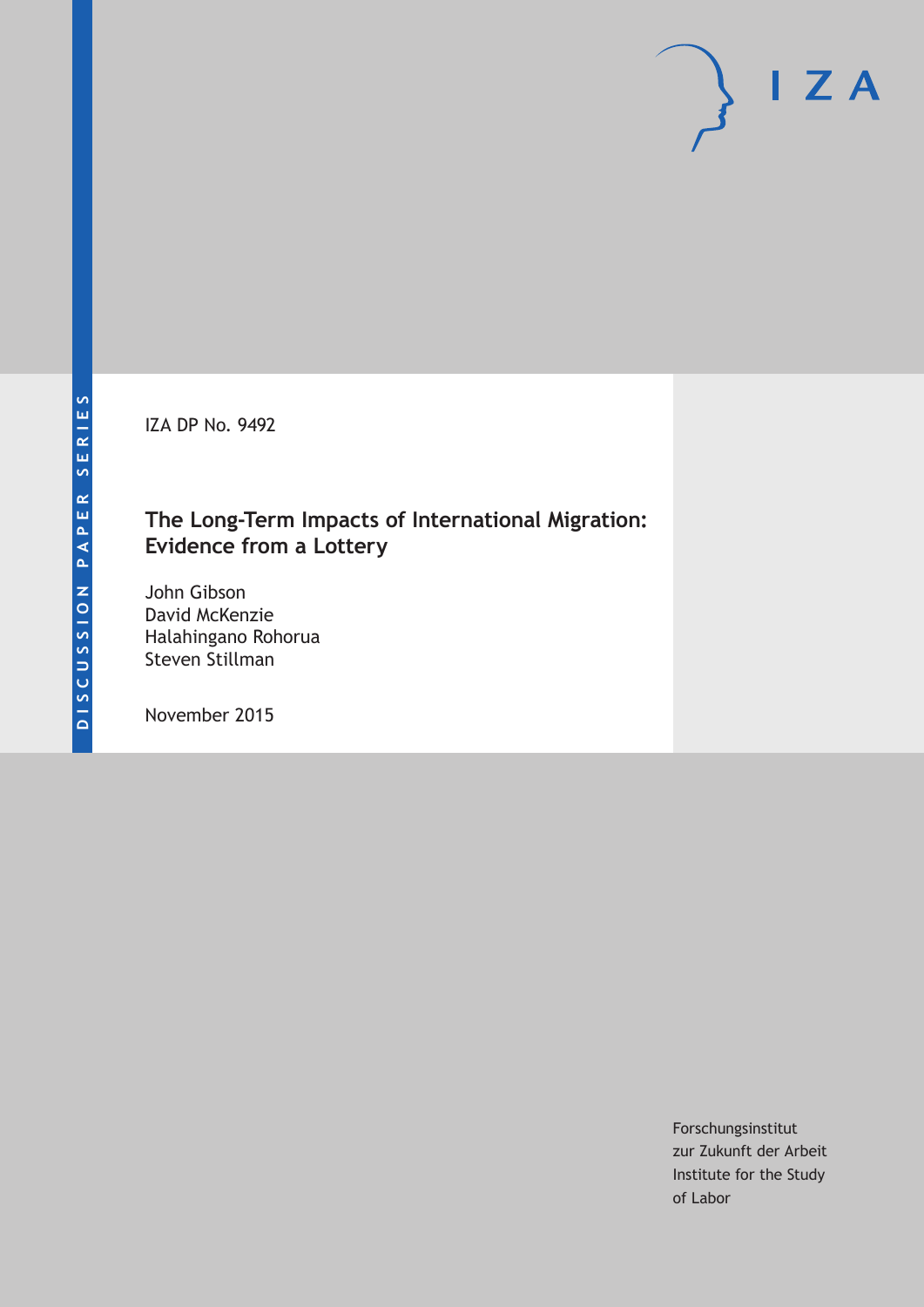# **The Long-Term Impacts of International Migration: Evidence from a Lottery**

### **John Gibson**

*University of Waikato* 

### **David McKenzie**

*World Bank and IZA* 

### **Halahingano Rohorua**

*University of Waikato*

### **Steven Stillman**

*University of Otago and IZA*

Discussion Paper No. 9492 November 2015

IZA

P.O. Box 7240 53072 Bonn Germany

Phone: +49-228-3894-0 Fax: +49-228-3894-180 E-mail: iza@iza.org

Any opinions expressed here are those of the author(s) and not those of IZA. Research published in this series may include views on policy, but the institute itself takes no institutional policy positions. The IZA research network is committed to the IZA Guiding Principles of Research Integrity.

The Institute for the Study of Labor (IZA) in Bonn is a local and virtual international research center and a place of communication between science, politics and business. IZA is an independent nonprofit organization supported by Deutsche Post Foundation. The center is associated with the University of Bonn and offers a stimulating research environment through its international network, workshops and conferences, data service, project support, research visits and doctoral program. IZA engages in (i) original and internationally competitive research in all fields of labor economics, (ii) development of policy concepts, and (iii) dissemination of research results and concepts to the interested public.

IZA Discussion Papers often represent preliminary work and are circulated to encourage discussion. Citation of such a paper should account for its provisional character. A revised version may be available directly from the author.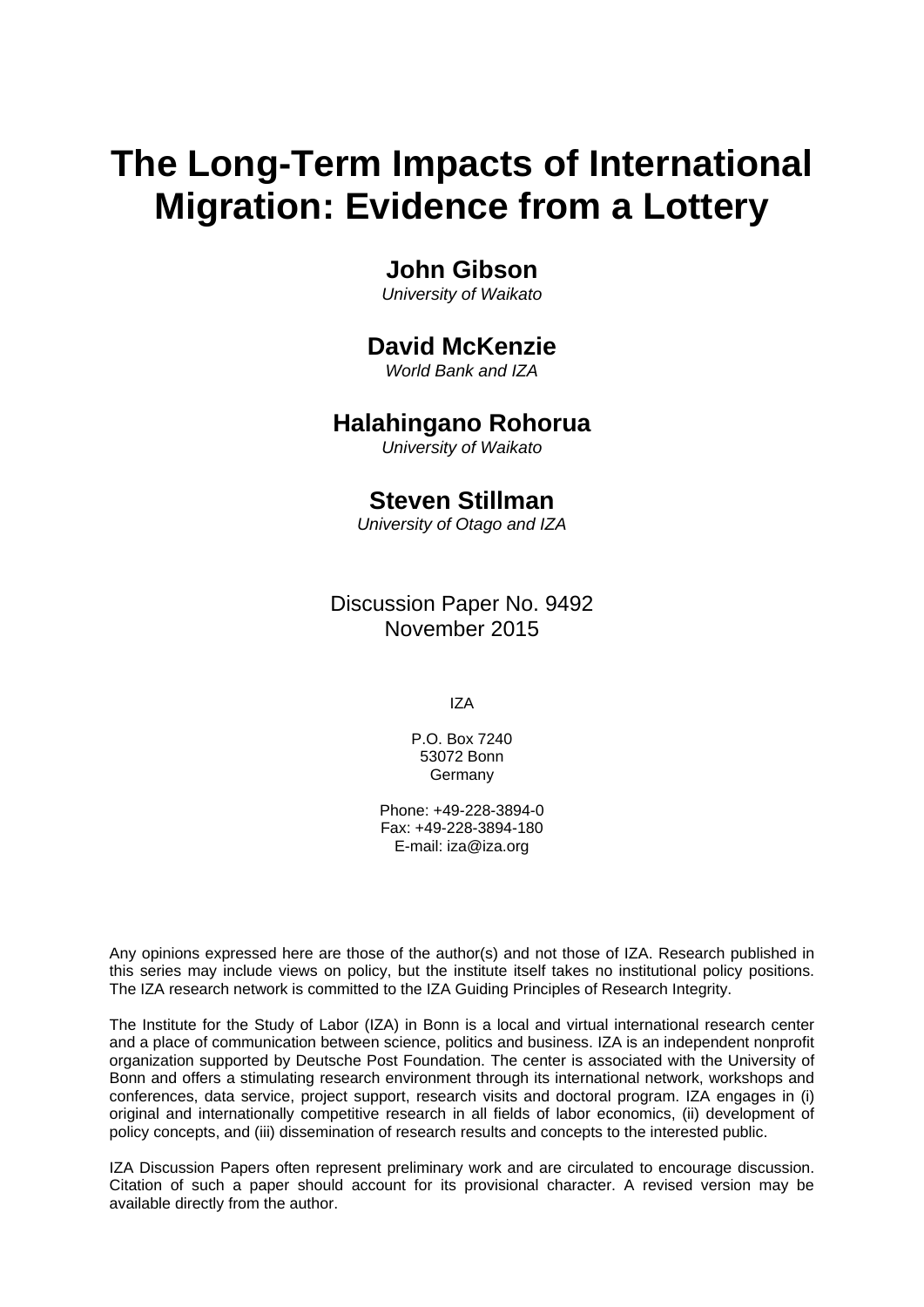IZA Discussion Paper No. 9492 November 2015

# **ABSTRACT**

# **The Long-Term Impacts of International Migration: Evidence from a Lottery\***

We examine the long-term impacts of international migration by comparing immigrants who had successful ballot entries in a migration lottery program, and first moved almost a decade ago, with people who had unsuccessful entries into those same ballots. The long-term gain in income is found to be similar in magnitude to the gain in the first year, despite migrants upgrading their education and changing their locations and occupations. This results in large sustained benefits to their immediate family, who have substantially higher consumption, durable asset ownership, savings, and dietary diversity. In contrast we find no measureable impact on extended family.

JEL Classification: F22, O15

Keywords: international migration, natural experiment, assimilation, household well-being

Corresponding author:

 $\overline{\phantom{a}}$ 

John Gibson Department of Economics University of Waikato Private Bag 3105 Hamilton 3240 New Zealand E-mail: jkgibson@waikato.ac.nz

<sup>\*</sup> We thank the Government of the Kingdom of Tonga for permission to conduct the survey there, the New Zealand Ministry of Business, Innovation and Employment for the sampling frame, Geua Boe-Gibson, Paul Merwood, Fred Rohorua, and the interview assistants, and most especially the study participants. Taryn Dinkelman and seminar participants at the AFD/CGD/World Bank conference on migration and development provided helpful comments. Financial support from the World Bank, the University of Otago, and Marsden Fund grant UOW1101, and ethical approval from the Human Ethics Committee of the Waikato Management School are acknowledged. The views expressed here are those of the authors alone and do not necessarily reflect the opinions of the World Bank, the New Zealand Ministry of Business, Innovation and Employment or the Government of Tonga.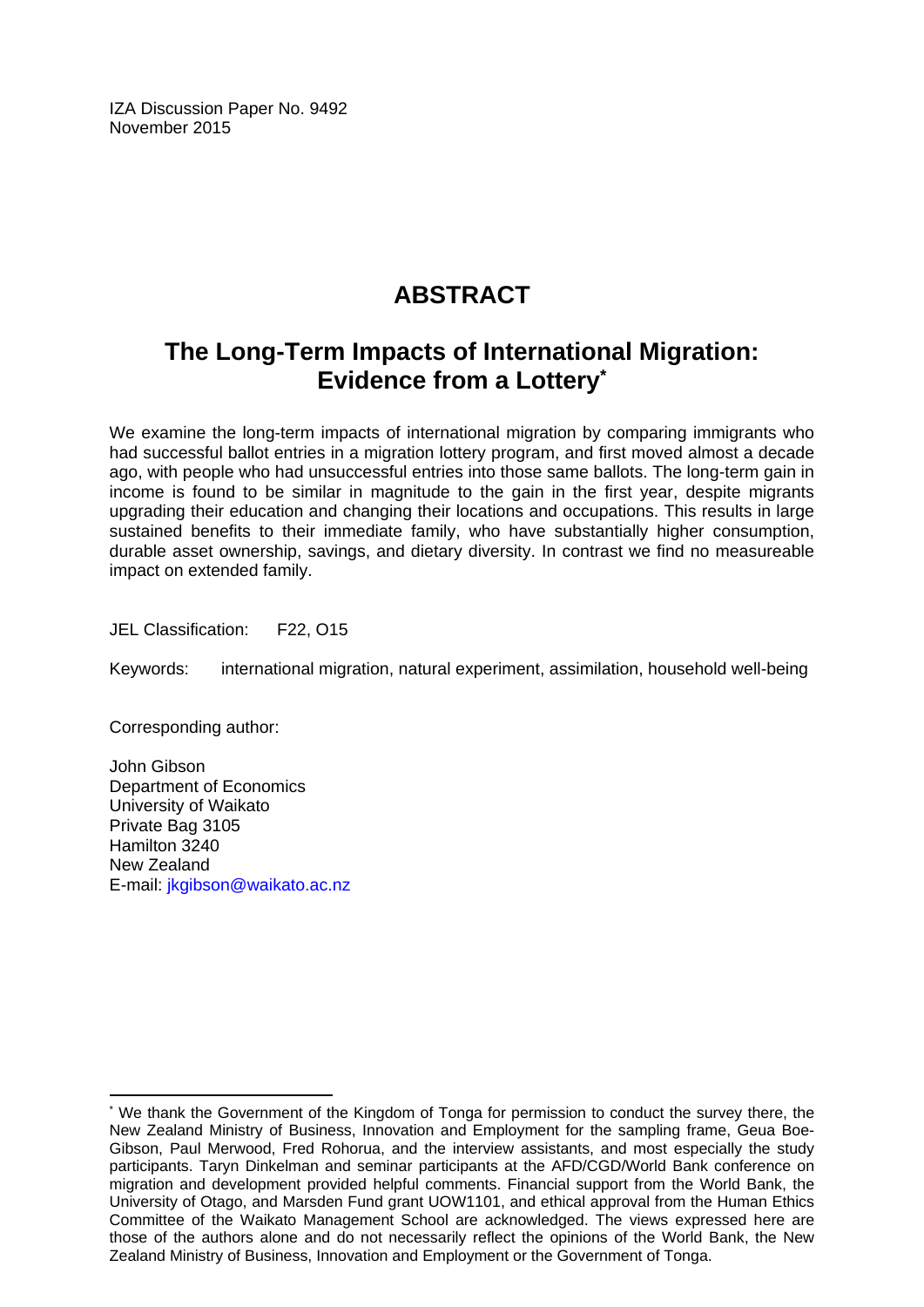#### **1. INTRODUCTION**

Income differences between developed and developing countries are vast: in 2014, GDP per capita in high income OECD countries was 9 times that in middle income countries, and 68 times the per capita income in low-income countries. <sup>1</sup> These differences hold even within every narrowly defined occupations, with Ashenfelter (2012) showing that McDonalds' workers' wages differ by as much as a factor of 10 across countries. How much of this difference can someone migrating from a poorer to a richer country hope to gain? The answer depends on the sources of these income differentials. If better institutions, higher quality capital, and other factors serve to raise the productivity of all workers, then the same worker will be immediately vastly more productive working in a rich country than in a poorer one, and therefore should earn more as soon as they move. In contrast, to the extent that benefiting from these factors requires language skills, higher education, country-specific knowledge, and other attributes that are embedded in native workers, immigrants may be no more productive abroad than they were at home, and their scope for immediate income gains from migrating much more limited. Longer-term income gains will then only occur to the extent that immigrants can assimilate and gain these country-specific skills.

Determining the gain in income possible through international migration is complicated by the fact that migrants are self-selected, differing in a wide range of skills, wealth, ambition, and many other attributes from those who do not migrate. One approach is to try to control for as many observable differences as possible between migrants and non-migrants, and then argue that the amount of self-selection on unobserved factors needed to overturn the measured gains is too extreme to be likely. Using such an approach Clemens et al. (2009) document that a typical individual from the average developing country should expect to earn 2.5 to 3 times

<sup>1</sup> Source: World Bank World Development Indicators online query 23 September 23, 2015: high income OECD countries had a per-capita GDP of US\$43,619, middle-income countries US\$4,694 and low-income countries US\$639.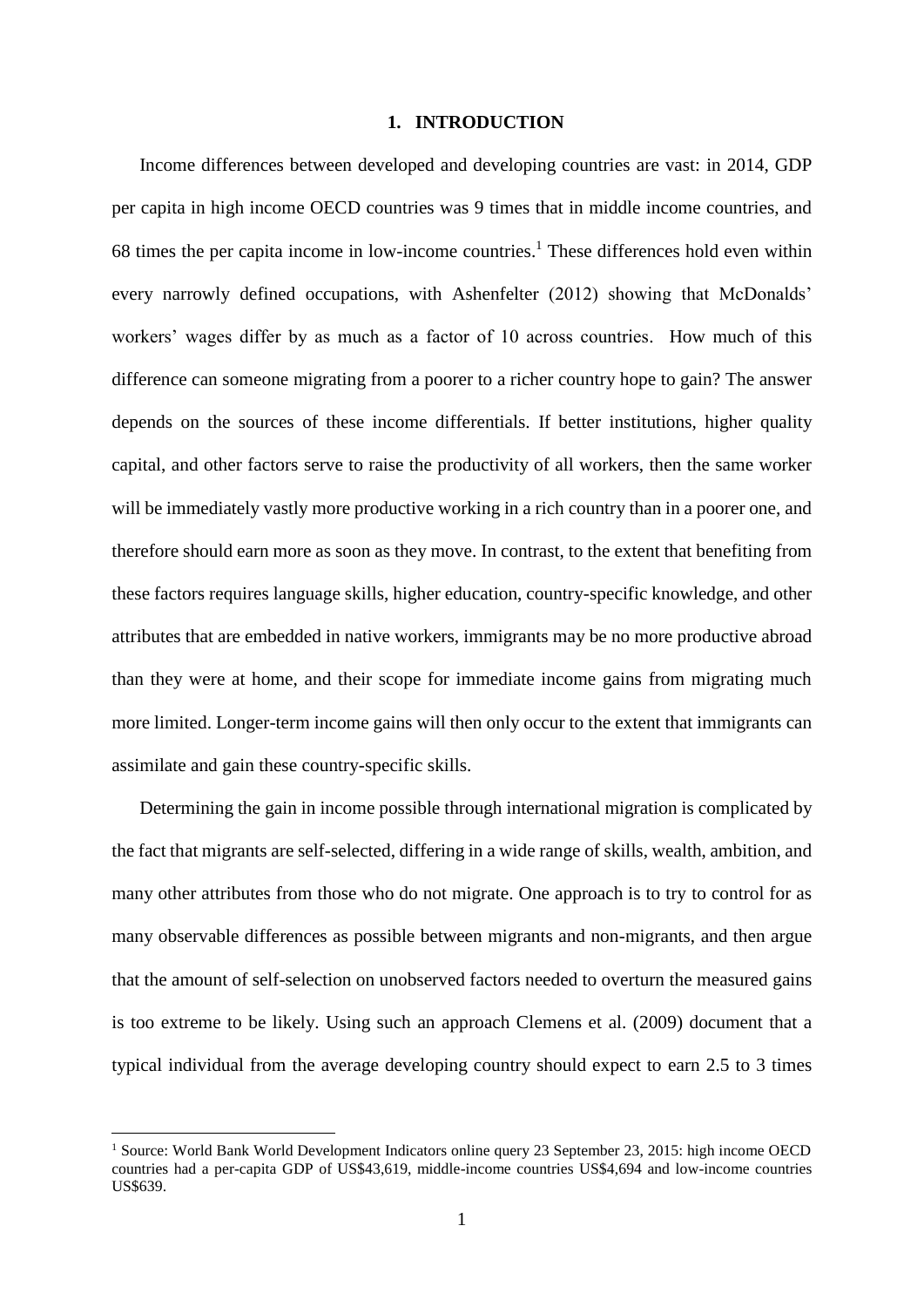their income upon moving to the United States. Matching on a broader range of characteristics, Gibson and McKenzie (2012, 2014b) also show large immediate income gains for both highskilled migrants and seasonal migrants.

An alternative approach to dealing with the selection issue has to been to use evidence from migration lotteries. In the first such study, McKenzie et al. (2010) examine the short-term impacts of migrating to New Zealand through the Pacific Access Category and find that Tongan migrants had large wage gains in the first year equivalent to a 263 percent gain in income. While large, this is only half of the gap in per-capita incomes, with their evidence suggesting that even the best-performing non-experimental methods would overstate these income gains by at least 20 percent. Stillman et al. (2015) use data from the same migrant population four years after migrating and find their income gain is approximately 20 percent higher than it was at one year. Clemens (2010) provides a second example.<sup>2</sup> He finds Indian IT workers getting six-fold increases in income when working for the same company with the same technology and getting to migrate to the U.S. as a result of being selected by lottery to have their H1-B visa processed. While large, US per capita income was more than 30 times that of India's during the same period, so the gain from migration is only one-fifth of the per-capita income gap.

This existing literature therefore shows that migrants gain some, but not all, of the income gap between countries upon migration. A key question, for which there is little evidence to date, is whether they are then able to gain more of this gap over time? One hypothesis is that the income gains increase over time as migrants assimilate and gain new skills. But a competing hypothesis is that the gains may weaken over time if migrants have given up occupations at home that had growing income trajectories to work in occupations abroad that offer higher immediate incomes but less prospects for career growth. For example, migrants working as

<sup>&</sup>lt;sup>2</sup> Two other migration lotteries have been used to examine the impact on those left behind, but not the gains to migrants themselves: Mergo (2011) does this for Ethiopian households with a family member migrating through the U.S. Diversity Visa lottery, while Gibson et al. (2013) examine outcomes for Samoan households with a family member migrating through the Samoan Quota lottery.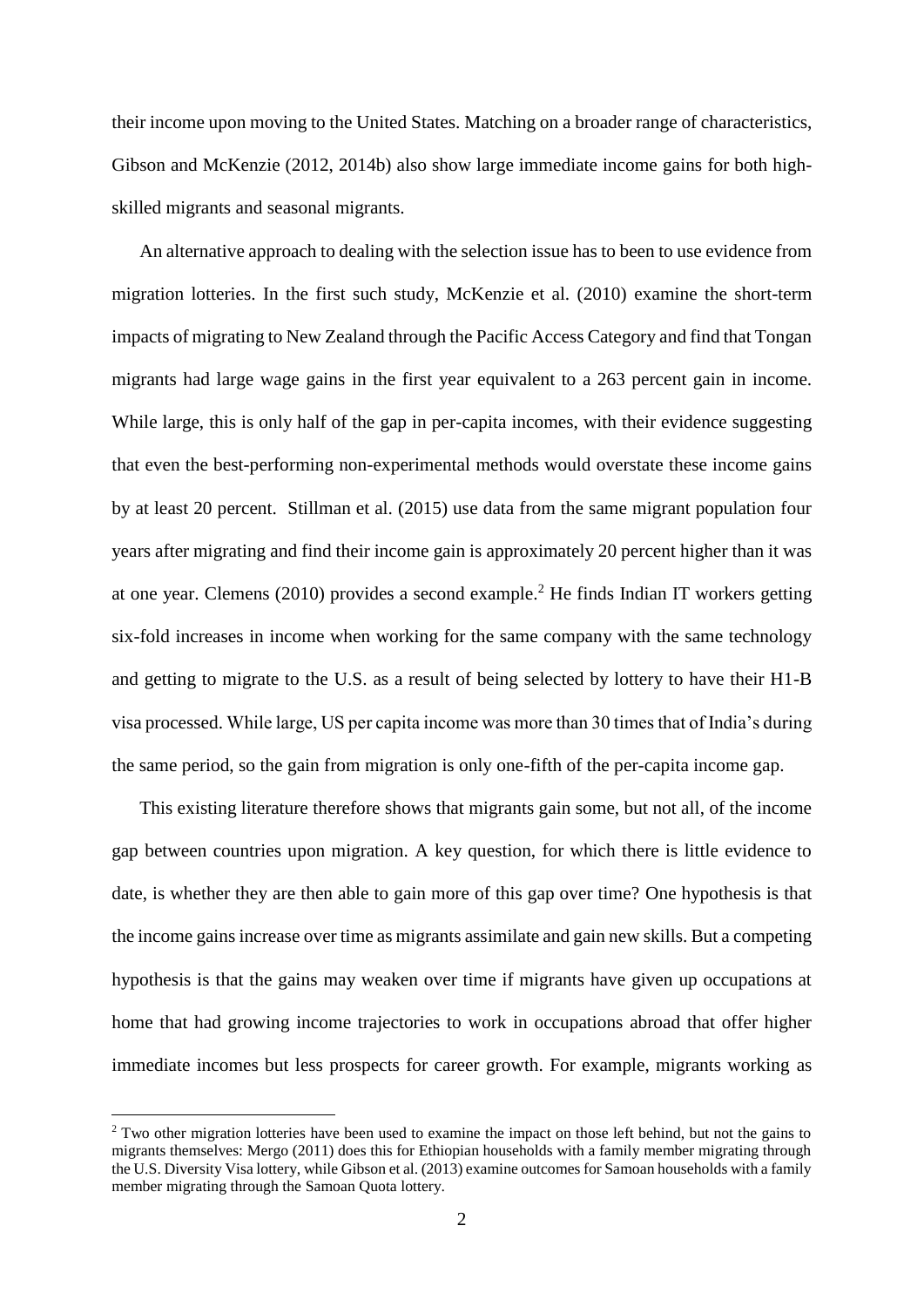teachers, government workers, or doctors in their home countries may face wage structures determined strongly by seniority, and earn more abroad as cleaners, shop assistants, and agricultural workers abroad, but with more stagnant wages. There is a large literature that examine assimilation by comparing the income and career trajectories of migrants to natives (e.g. Chiswick et al, 2005; Akresh, 2008). However, the appropriate counterfactual for our question of interest requires examining the longer-term income and occupation paths of migrants to what these would have been had they stayed in their home countries.

This paper uses a long-term follow-up survey of Tongans applying to the migration lottery conducted under New Zealand's Pacific Access Category (PAC) in order to measure the long-term impacts of migration, almost ten years after migrants first moved. Such longterm tracking of international migrants is costly and complicated, and unlikely to be possible in many other settings. We deal with the issues that arise in this longer-term including individuals who on-migrate to other countries, individuals who had not moved at the time of the short-term follow-ups but have now moved (and who are hence "slow compliers" rather than non-compliers") and ballot losers who migrated via substitute pathways. We also consider locational changes within the destination country that were less prevalent when the migrants were first studied, along with (associated) occupational changes.

The largest gains from migration typically occur for the migrants themselves (and the immediate family members who accompany them when migrating), and the focus of our surveys and work is on measuring these gains using unsuccessful applicants to the lotteries as a counterfactual. The gains to migrants are not always counted when the benefits and costs of migration for sending countries are calculated, due to statistical convenience rather than on welfare-theoretic grounds (Clemens and Pritchett, 2008). We consider that these gains are important components of development possibilities, especially for small, island, countries where economic opportunities will always be limited by lack of scale.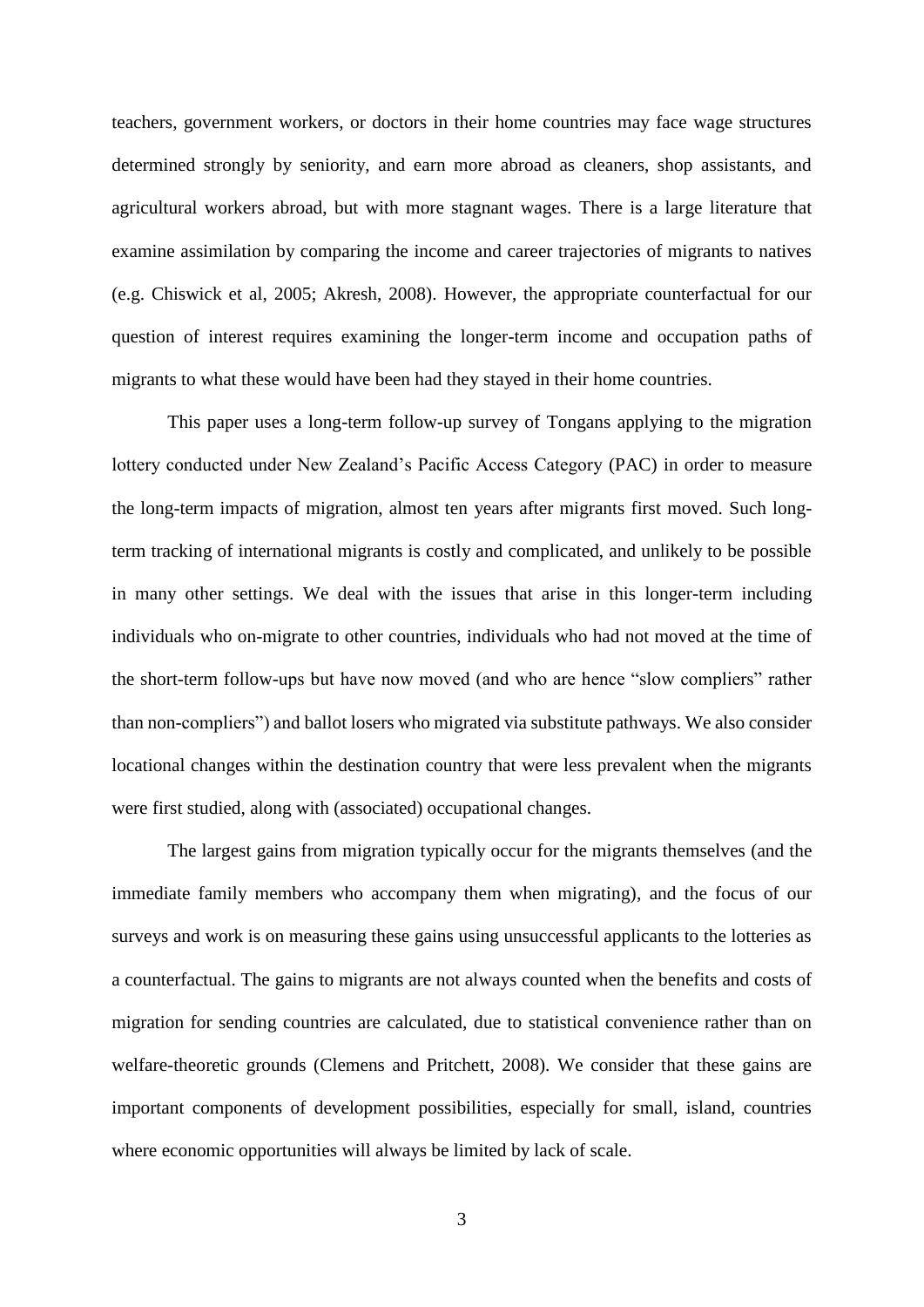The results show monetary gains to the immigrants similar to the first year effects found by McKenzie et al (2010) and a little less than the impacts after four years reported by Stillman et al (2015). The economic payoff to migrating to a richer country seems to come immediately, and then not grow further, notwithstanding various investments by the immigrants in qualifications, internal mobility, and occupational change. Despite more occupational change than non-migrants, the average status of migrant occupations never returns to what it was premigration; in fact, much of the impact of migration on occupation occurs through the counterfactual group who reach an age for leaving public sector jobs in Tonga and become farmers and other such occupations.<sup>3</sup> Nevertheless, since the initial gains in income are so enormous, migrants derive very large lasting benefits from migration. They continue to earn almost 300 percent more than non-migrants, have better mental health, live in households with more than 250 percent higher expenditure, own more vehicles, and have more durable assets. We estimate a conservative lifetime gain to migration of NZ\$315,000 in net present value terms (approx.. US\$237,000). These gains seem to accrue mostly to the migrant and their immediate family who accompany them, with little significant measureable impact of this migration on extended family remaining in Tonga.

The remainder of the paper is structured as follows: Section 2 provides context to our surveys and the sampling design; Section 3 discusses the empirical methods; Section 4 provides the results, and Section 5 concludes.

#### **2. CONTEXT TO OUR SURVEYS**

The Kingdom of Tonga is an archipelago of islands in the Pacific, approximately three hours north of New Zealand by airplane. The resident population is just over 100,000, and the gross national income (GNI) per capita is \$4,150 (in 2005 PPP \$), which is similar to Indonesia

<sup>&</sup>lt;sup>3</sup> Early retirement is a symptom of the limited job opportunities in small, island, countries, as noted by a Fijian MP: "we have more people coming out of University and Polytechnic; they'll need civil servants jobs...[does this]... suggest reducing the retirement age from 55 to 50"[. http://fijione.tv/motion-to-change-retirement-age-fails/](http://fijione.tv/motion-to-change-retirement-age-fails/)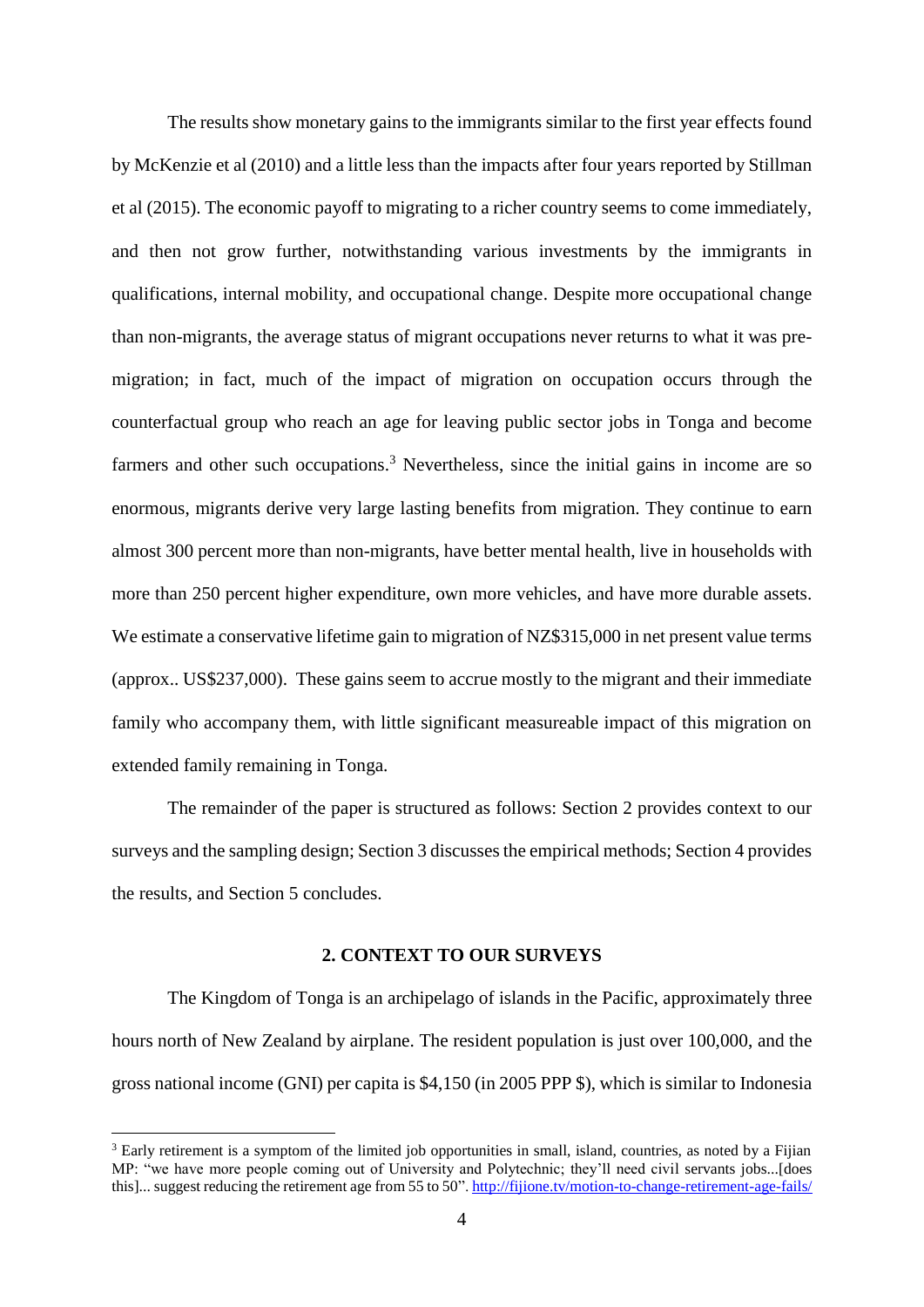and ranks Tonga  $121<sup>st</sup>$  out of 190 countries.<sup>4</sup> Average incomes in New Zealand are about six times as high, with a per capita GNI of \$24,400 in 2012. Tonga and New Zealand both rank 26 places higher in the Human Development Index than they do in terms of GNI, making New Zealand the largest positive outlier of very high human development countries and Tonga the second largest outlier of countries with medium levels of human development (UNDP, 2013, p.27). Hence, this migration flow allows a very large positive income shock, where the higher incomes are not compensating for lower levels of other aspects of human development.

Emigration out of Tonga is high, with 30,000 Tongan-born living abroad, mainly in New Zealand, Australia and the United States. Despite an earlier history of employment migration to New Zealand, family reunification (mostly marriage) was the main channel of access in the 1990s following New Zealand's implementation of a points-based immigration system that favors highly skilled migrants. In 2002, New Zealand introduced a new migration program, the Pacific Access Category (PAC), that lets a quota of 250 Tongans permanently migrate each year. Any Tongan citizens aged 18 to 45 who meet certain English, health and character requirements may register. A random ballot selects amongst applicants, with odds of about 10% during the 2002-05 ballot years that our sample is drawn from. If their ballot is selected, applicants have six months to obtain a full-time job offer in New Zealand that meets an income threshold similar to the minimum wage. This ensures self-reliance since Tongans are not eligible for most forms of welfare until they reside in New Zealand for two years. After a job offer is filed along with a residence application, it typically takes from three to nine months to receive residence approval and immigration to New Zealand must then occur within 12 months. Spouses and any unmarried children up to age 24 are also eligible to immigrate with the ballot winner (and are part of the annual quota of 250 people).

<sup>4</sup> All statistics in this section are from the 2013 *Human Development Report* (UNDP, 2013).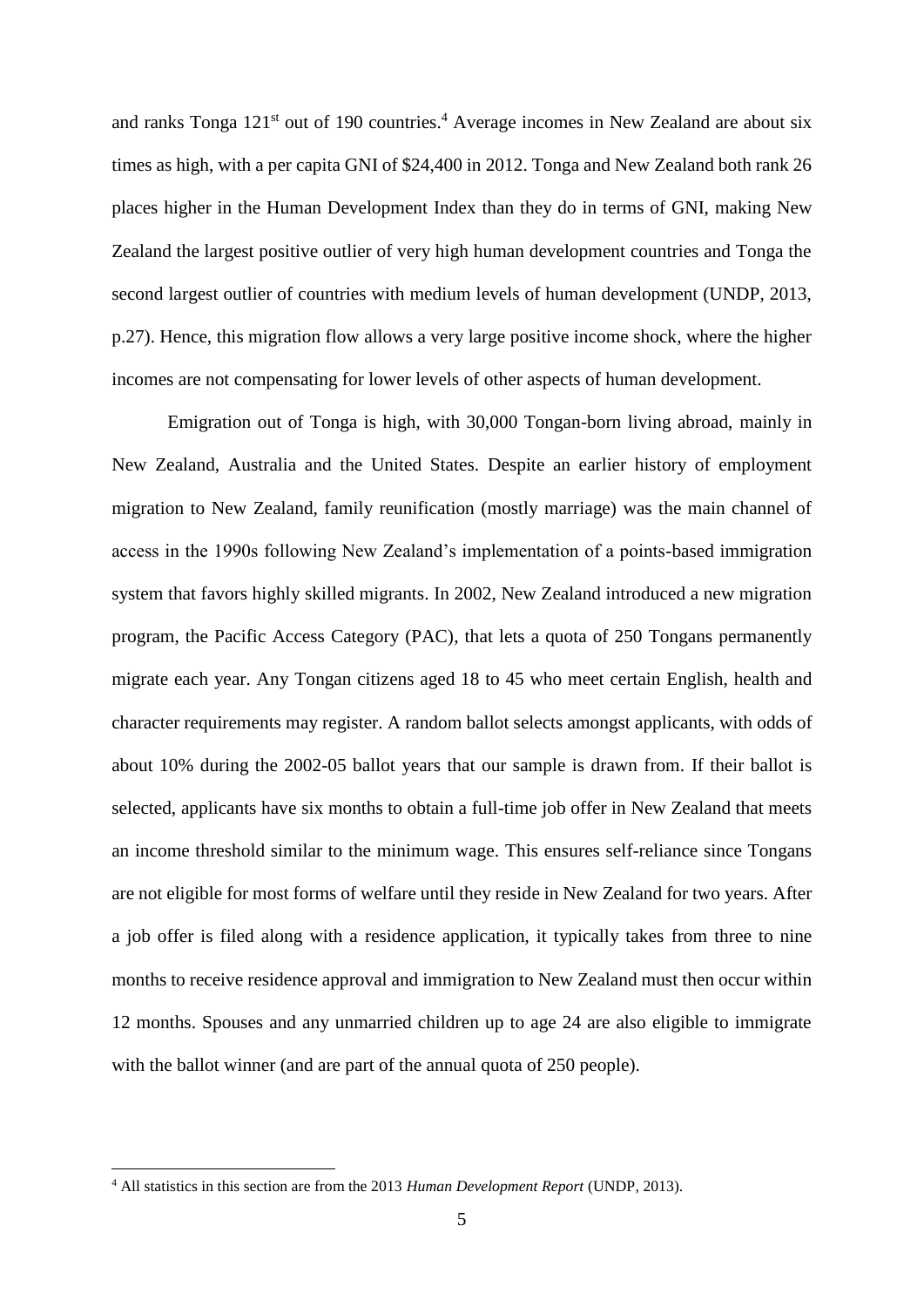The typical applicant is an average age of 33 at the time of application, with two-thirds of them married, and an average education level of between 11 and 12 years of schooling (McKenzie et al, 2010). Just over half of the applicants were living in households in which all members would be eligible to migrate if they won, while the rest were living in households that contained extended family such as their parents, siblings, nephews and nieces (Gibson et al, 2011). The context is thus one in which migration results in a nuclear household moving permanently abroad, and potentially leaving behind extended family members who they had been living with at the time, but would not necessarily continue living with as they got older even if they stayed.

#### *2.1 Sampling Design*

1

Our population of interest consists of entrants to the 2002 to 2005 PAC migration lotteries. There were a total of 4,696 applicants, of whom 367 were randomly selected as ballot winners (Figure 1). Official records provided by the New Zealand immigration authorities in late 2012 show that 307 of these winners (84%) had approved residency applications and had ever migrated to New Zealand after winning. The remaining 60 ballot winners did not migrate, and are thus non-compliers to the treatment of migration.

Our prior studies measuring the short-term impacts of migration through this lottery began with a 2005/06 survey that included only 66 migrant households in New Zealand (McKenzie et al, 2010) who had entered the  $2002-04$  ballots.<sup>5</sup> This sample was expanded to incorporate 101 migrant households by including also winners of the 2005 ballot, as well as tracking some of the individuals who had won the 2002-04 ballots but had been slower to move (Stillman et al, 2009). A follow-up survey three years later tracked 89 of these migrants (Stillman et al, 2015). This sample is still only one-third of the ballot winners who eventually moved to New Zealand. The main reason for this was that the New Zealand Government's

<sup>&</sup>lt;sup>5</sup> Note that at the time of this first survey only 33% of the ballot winners had moved to New Zealand.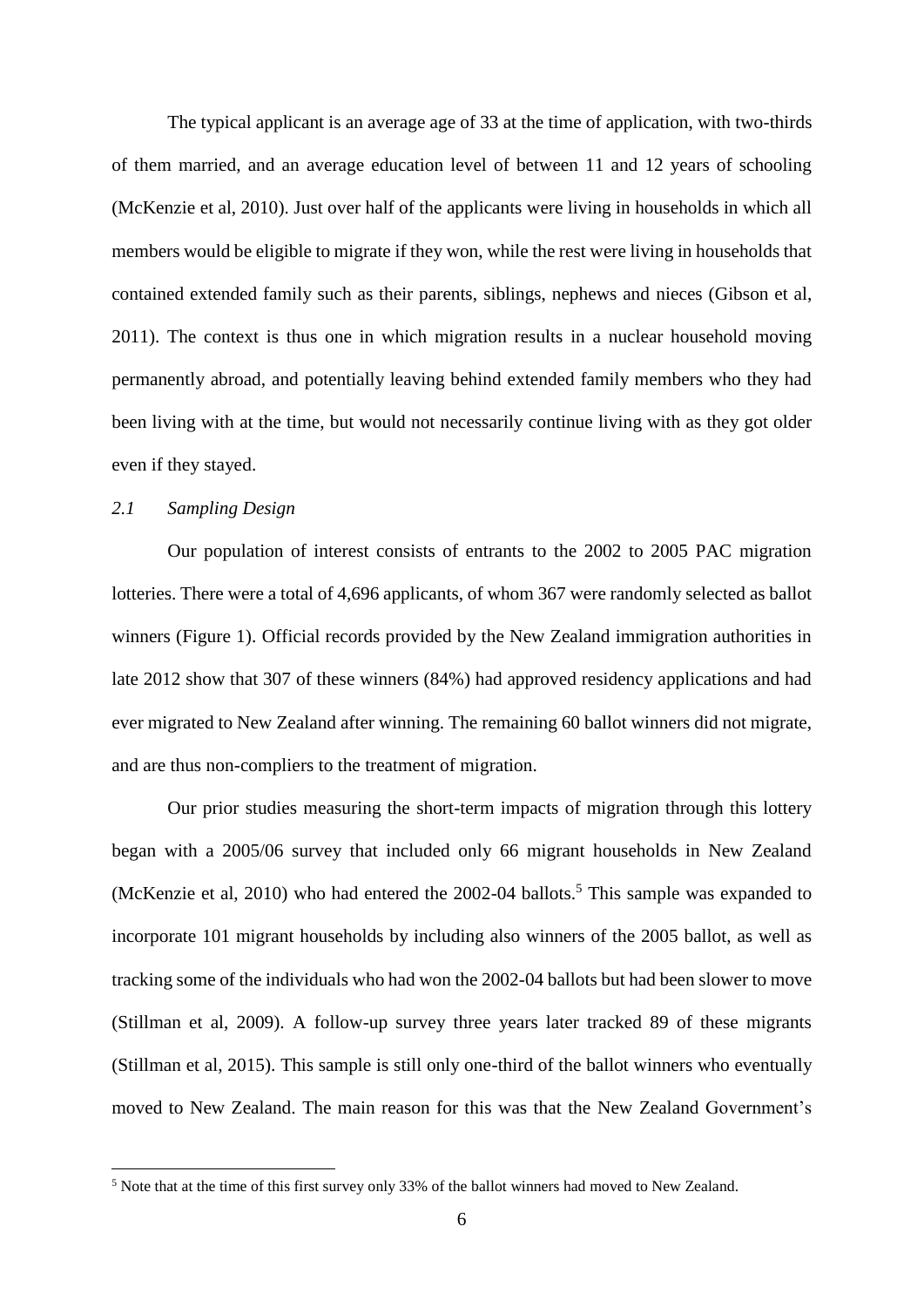longitudinal survey of immigrants had randomly selected a large pool of the ballot winners as potential individuals to interview in their survey, and to avoid respondent burden, their details were not released to us at the time of these initial surveys. In addition, there were individuals we could not locate, or who had moved to parts of New Zealand where it was too costly to conduct our in-person surveys.<sup>6</sup>

In late 2012 we received permission from the immigration authorities to view the names of all PAC ballot winners from 2002-05, including those earlier reserved for the official government survey. In order to have a larger sample to examine long-term impacts, this paper attempted to track all migrants from this full list. However, the only address details for these migrants were from about eight years earlier, when they had submitted their residence applications, and in many cases these addresses were for relatives in either New Zealand or Tonga. In order to locate these migrants so as to survey them, we needed fieldwork in both New Zealand and Tonga since people in their home village were often the best source of updated contact information. It is notable that only one-third of the migrants surveyed used fixed line telephones, with the remainder relying on mobiles and even those with fixed lines were typically not listed in any type of directory. Moreover, a large fraction of the migrants had moved out of the main destination city of Auckland, into regional centers, which made it harder to track them through churches and other local social networks. These tracking and surveying operations were costly and unlikely to be possible in many other contexts when the countries and populations involved are larger.

Our main survey approach was an extensive face-to-face interview, coupled with health data measurements such as anthropometrics, blood pressure, and peak lung flow, and lab-inthe-field games whose results will be used in a companion paper. This long survey was completed for 133 of the winning principal applicants in New Zealand between late 2013 and

<sup>6</sup> McKenzie et al.(2010) report a tracking rate of just over 70% for the sample frame they were given.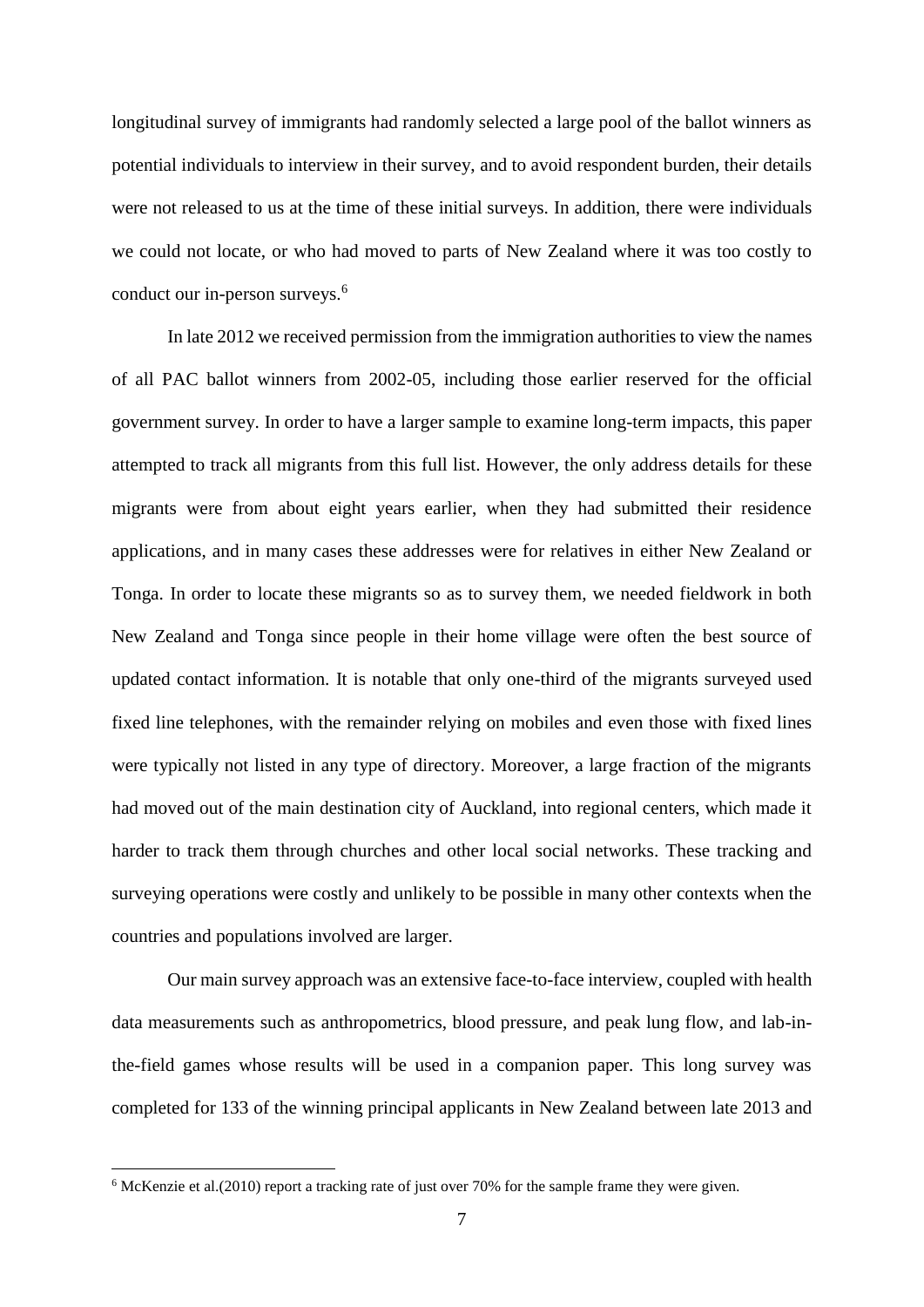the end of 2014. In order to bolster our sample size, in early 2015 we fielded a shortened survey with no health measurements and no lab-in-field games. The interviewing for this survey was typically by telephone, and was mainly designed to reach those who had on-migrated beyond New Zealand or were located in parts of New Zealand that were impractical for face-to-face interviewing. But since surveying often uncovers details for other people (through snowball effects) we also gave this short survey to some recently identified migrants in areas where the longer survey had already been fielded. In total this yielded an additional 61 ballot winners who had ever migrated to New Zealand, of which 11 of these people had now on-migrated to Australia (10) and the UK (1).

In total this gives data on 194 households with principal applicants who ever migrated to New Zealand after winning the ballot (Figure 1), which is 64 percent of the population of 307 such individuals.

We had even less information available for the ballot losers and non-compliers, since these individuals had not filled out residency applications. We therefore used the same surveying approach for these groups as we had for the short-term impact work, which was to use the village of origin of the migrants as a way to sample, locating these households when tracking details for the migrants in Tonga. This yielded a sample of 143 ballot losers administered the long form survey, and 39 who received the short survey (of which 9 had subsequently moved to New Zealand through alternative pathways, including through winning a later round of the PAC). In addition we have a sample of 9 non-compliers, consisting of 6 which received the long survey and 3 the short survey. Figure 1 shows these groups.

We weight the ballot winner sample to reflect the population proportions of ever migrating to New Zealand versus non-compliers. We also examine robustness to two alternative weighting schemes. The first uses a snapshot of data from late 2012 on cross-border movements coming from passport scans, which revealed that 265 of the 307 ballot winners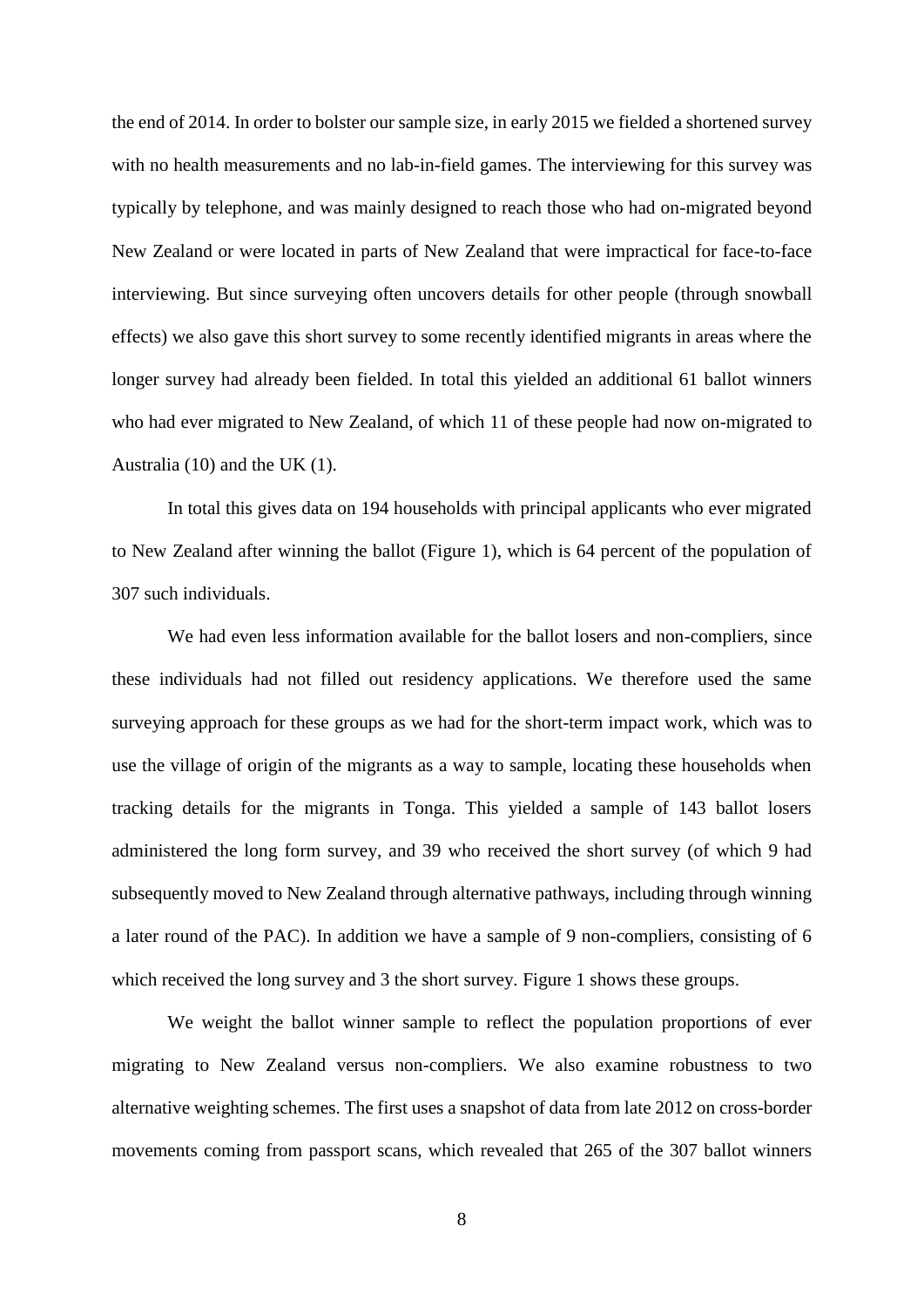were in New Zealand at that point in time.<sup>7</sup> This set of weights allows for the possibility that we found it harder to track individuals who had left New Zealand and so puts more weight on the ballot winners in our survey who were found outside New Zealand. The second alternative weighting scheme allows for the possibility that on-movement among the ballot losers is higher than our sample suggests.

This sample provides us with data on the principal applicants, and the household members living with them, and is the focus of the majority of our analysis. As noted, migration here is typically an adult in their early 30s leaving with their spouse and children. We linked these PAC applicants to a "partner" household in Tonga containing either a parent or elder sibling of the PAC principal applicant (with priority on parents over siblings and females over males). The sampling was based on these rules because we had the principal applicants and the partners play lab-in-field games and we wanted to restrict the dyads for the games to specified relationships. In about 15% of cases the partner defined by these rules was in the same dwelling in Tonga as the unsuccessful PAC applicant but most are not co-residents and in this regard differ from the left behind family studied in Gibson et al (2011). We have a sample of 258 such households, which we use to measure the impact on one specific type of extended family from having the principal applicant migrate.

#### *2.2 Assessing Balance*

1

The random lottery should ensure that the ballot winners and losers should have similar characteristics in the population of ballot applicants. However, since we only have a sample of this population, we check the extent to which this sample is balanced on observable, predetermined, characteristics. Since the ballots were at least a decade ago, the only such characteristics available are age, gender, and birthplace (a dummy for being born off the main

<sup>7</sup> This snapshot will overstate the importance of on-migration since the PAC migrants who reside in New Zealand but were abroad on the day we received the record of arrivals and departures would not be counted in the 265.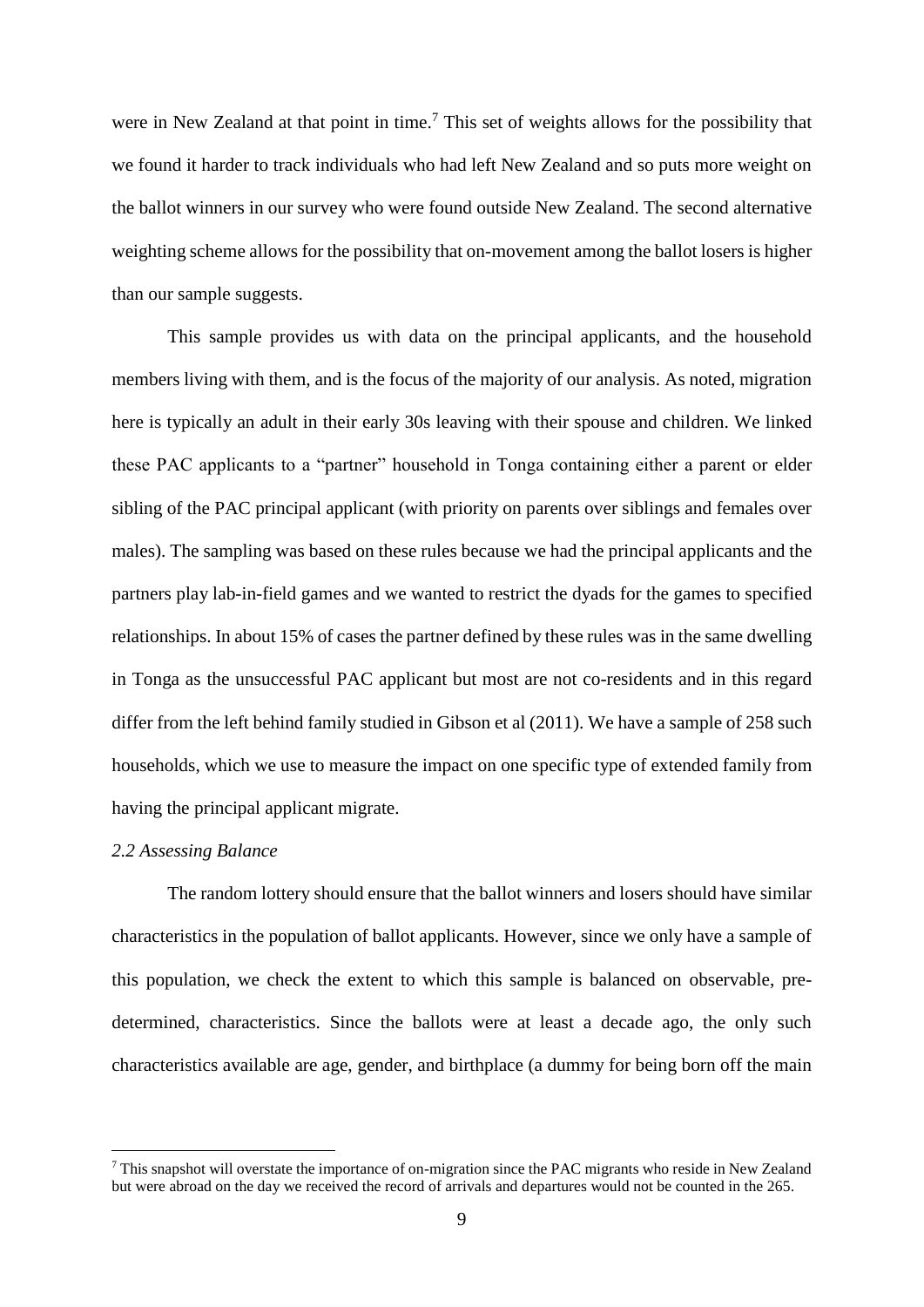island of Tongatapu). Table 1 compares these characteristics for the ballot winner and ballot loser samples. We see our samples are balanced on gender and island, but not completely balanced on age. Nevertheless, a joint test of orthogonality cannot reject that these three characteristics are jointly balanced. This suggests that our treatment (ballot winner) and control (ballot loser) samples are comparable and we can use the random assignment provided by the lottery to assess causal impacts. Nevertheless, we condition on age, gender, and island of birth to improve power and control for any effect of this slight difference in age, and also consider robustness to alternative weighting schemes that allow for different response rates among subgroups.

Table 1 shows that the average applicant is 41 years old at the time of the follow-up survey. A 10-90 percentile range for age is 32 to 51. Two-thirds of the principal applicants are male.

#### *2.3 Survey Variables for Measuring Impacts*

<u>.</u>

In both the long and short survey the PAC principal applicant reported pre-tax earnings in the previous week, and also total weekly earnings of all household members. These earnings, and other monetary values, are converted to New Zealand dollars (NZD) at the average market exchange rate for the month of the interview. The New Zealand CPI rose just 0.4 percent from December 2013 to March 2015, covering the span of the survey, and so nominal values can also be treated as real values.<sup>8</sup> For robustness we will also show impacts using PPP exchange rates to convert the income gains, using prices we collected in both countries.<sup>9</sup>

The earnings data are also a component of household annual income calculated for the sample given the long survey, along with net returns from sales of food crops, fish, livestock,

<sup>8</sup> Over the same period the Pa'anga exchange rate averaged 0.65 NZD, and had a range of just three NZ cents. To allow comparison with results from other countries, the NZD--USD exchange rate averaged 1.33 over this period. <sup>9</sup> The PPP exchange rates for Tonga from sources such as the International Price Comparison Project and the World Bank are extrapolations from other countries rather than being based on directly collected prices and these extrapolations do not appear to be reliable. See McKenzie et al. (2010).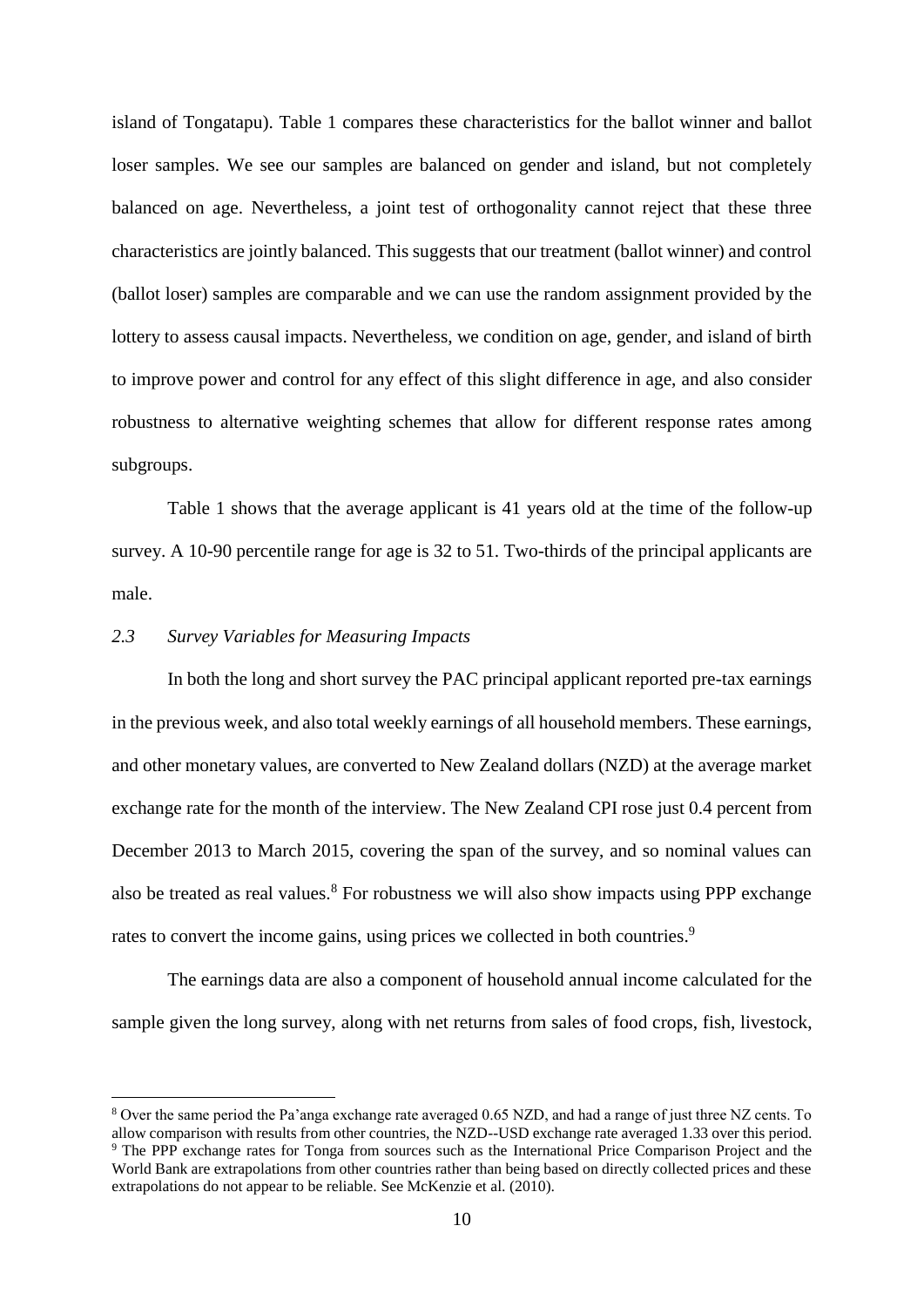tapa cloth and mats (from household reports on an average month), income from investments, pensions, and rentals (from reports for the previous fortnight), imputed values for ownproduced or own-captured food consumed by the household (from reports for the previous week), and remittance receipts (from a household-level annual recall).

Household expenditure is measured with a 20 category recall module, with reference periods ranging between one week and six months depending on the source of expenditure. The imputed value of items consumed from own-production is added to the cash expenditure variable to measure total expenditures on consumption. Impacts on income and expenditure are estimated for totals and in per capita terms since household size can change with migration. One category of expenditure collected separately is remittance spending over the previous year, which is captured also for the PAC applicant households in Tonga from questions about transfers given to other Tongan households. The other monetary measures for households in the long survey are the total value of savings and of net worth, while ownership of various durable goods, financial access and dietary diversity is also collected at the household level.

In addition to measuring monetary welfare, the subjective well-being of the principal applicant was elicited. Respondents were asked to imagine a 10-step ladder, where on the bottom step were the poorest people and the top step the richest people, and to state which step of the ladder they were on today. Ravallion and Lokshin (2001) refer to this as an economic ladder question, and note that it leaves it up to the individual to define what constitutes "poor" or not, and captures subjective economic welfare. A similar ladder question was used to ask about social respect. Prior research shows PAC migrants perceive climbing the welfare ladder, if making a retrospective comparison with their pre-migration life, but the comparison with the ladder position of the unsuccessful PAC applicants shows no change (Stillman et al,  $2015$ ).<sup>10</sup>

<sup>&</sup>lt;sup>10</sup> In contrast, Tongan seasonal migrants show significant rises in their ladder position compared to respondents in households without seasonal workers (Gibson and McKenzie, 2014b). These divergent results may be due to frame of reference effects; settlement migrants may use destination country standards to reevaluate their former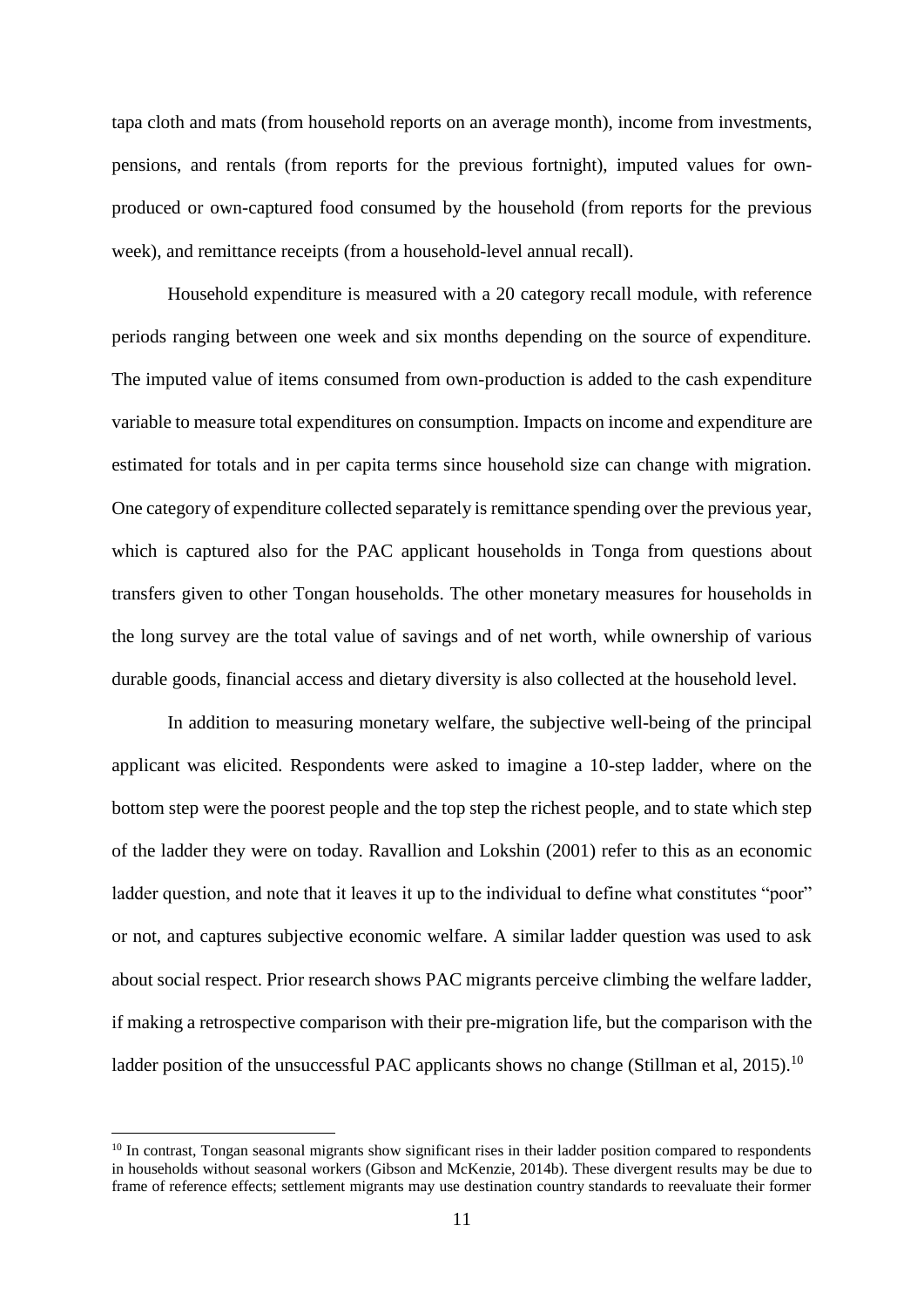Other questions answered at an individual level, in both the short and long surveys, are for education, physical and mental health, and occupations. Mental health was measured using the MHI-5 index of Veit and Ware (1983). Respondents were asked if they had changed their main occupation in the past five years, and what the prior and current occupations were. We code these responses using the New Zealand Socioeconomic Index of Occupational Status (NZSEI) of Davis et al (1997), which gives a continuous measure ranging from 10 (eg. nonordained religious associate professionals) to 90 (eg. health professionals). Scores reflect characteristics of occupations that either translate into observable lifestyle factors, such as incomes, or reflect valued socioeconomic inputs, such as educational levels. An occupational status index for New Zealand should give a better basis for cross-country comparisons with occupations in Tonga than would an explicit international index, such as the ISEI developed by Ganzeboom and Treiman (1996), since an international index is unlikely to have a country as small as Tonga in mind. Moreover, given the role of New Zealand as the major migration outlet and one of the main suppliers of higher education to Tonga, it is reasonable to believe that the same occupations have similar status in both countries.

#### **3. METHODS**

We are interested in the long-term impact of migration on the immigrants themselves and on their families. To deal with self-selection bias, we rely on the PAC lottery randomly choosing a subset of individuals who become eligible to migrate from a larger pool of individuals who wanted to migrate. Given this mechanism, in the absence of non-compliance such as drop-out and substitution, all of the lottery winners would migrate and all of the lottery losers would stay in Tonga. A comparison of the movers and stayers (and their households and extended family) would then be sufficient to measure migration impacts.

life in Tonga while seasonal migrants continue to evaluate using Tonga as a reference standard since they are not attempting to integrate into the destination country.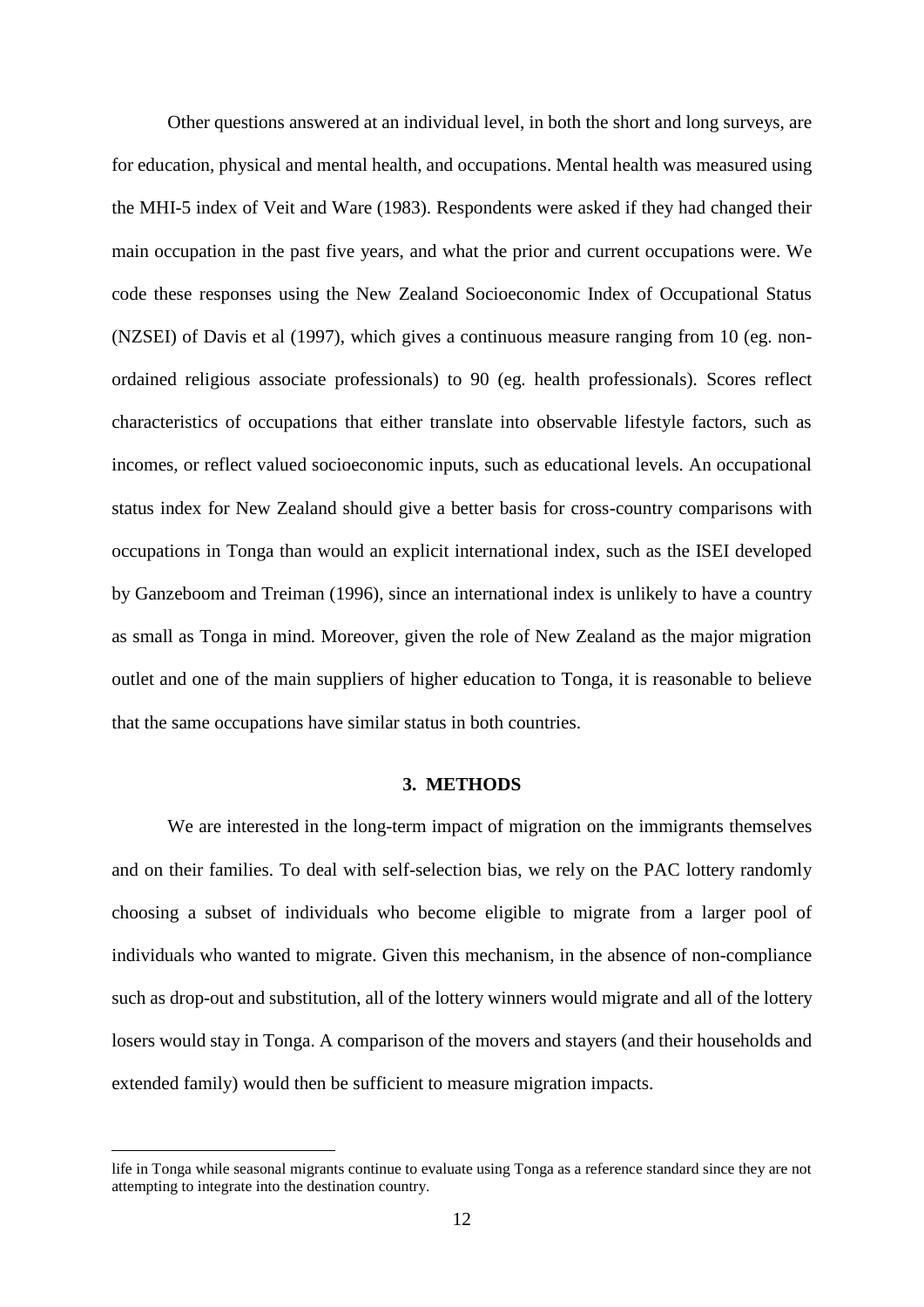However, in practice some lottery winners do not migrate, and some lottery losers still manage to migrate to New Zealand. We therefore use two approaches to measure impacts. The first is the *intention-to-treat* (ITT) effect, of being offered the opportunity to migrate through the Pacific Access Category irrespective of whether the individual does migrate. We estimate the ITT through the following equation for a particular outcome for individual or household *i:*  $\textit{Outcome}_i = \alpha + \beta \textit{BallotWin}_i + \gamma X_i + \varepsilon_i$ (1)

Where *BallotWin* takes value one if the principal applicant was chosen in the 2002 to 2005 Pacific Access Category ballots and zero otherwise, and *X* is a vector of controls for the predetermined characteristics (age, gender, and island of birth), for survey type, and for each of the different PAC ballot years that the individual entered. The median and modal applicant in our sample entered only one of the ballot years between 2002 and 2005. However, since those who entered multiple times had a higher probability of getting chosen, we correct for this by conditioning on the lotteries entered (Abdulkadiroglu et al, 2011).

The second approach is to use assignment to the treatment (winning the PAC lottery) as an instrumental variable (IV) for the actual treatment of migrating, in regressions like:

$$
Outcome_i = \mu + \lambda^*Migrate_i + \delta X_i + \omega_i,
$$
\n(1)

where Migrate*<sup>i</sup>* is a dummy variable that equals one if person *i* ever migrated to New Zealand and is zero otherwise. This includes any individuals who thereafter on-migrated to other countries. The IV estimator of  $\hat{\lambda}$  is a Local Average Treatment Effect (IV-LATE), interpreted in this case as the impact of migrating on people who would migrate only if they won the PAC lottery and not otherwise.

#### **4. RESULTS**

We begin by examining the impact on income earned by the principal applicant, and then other outcomes measured at the individual level for the principal applicant. We then turn to measuring household level outcomes, first for the household that lives with the principal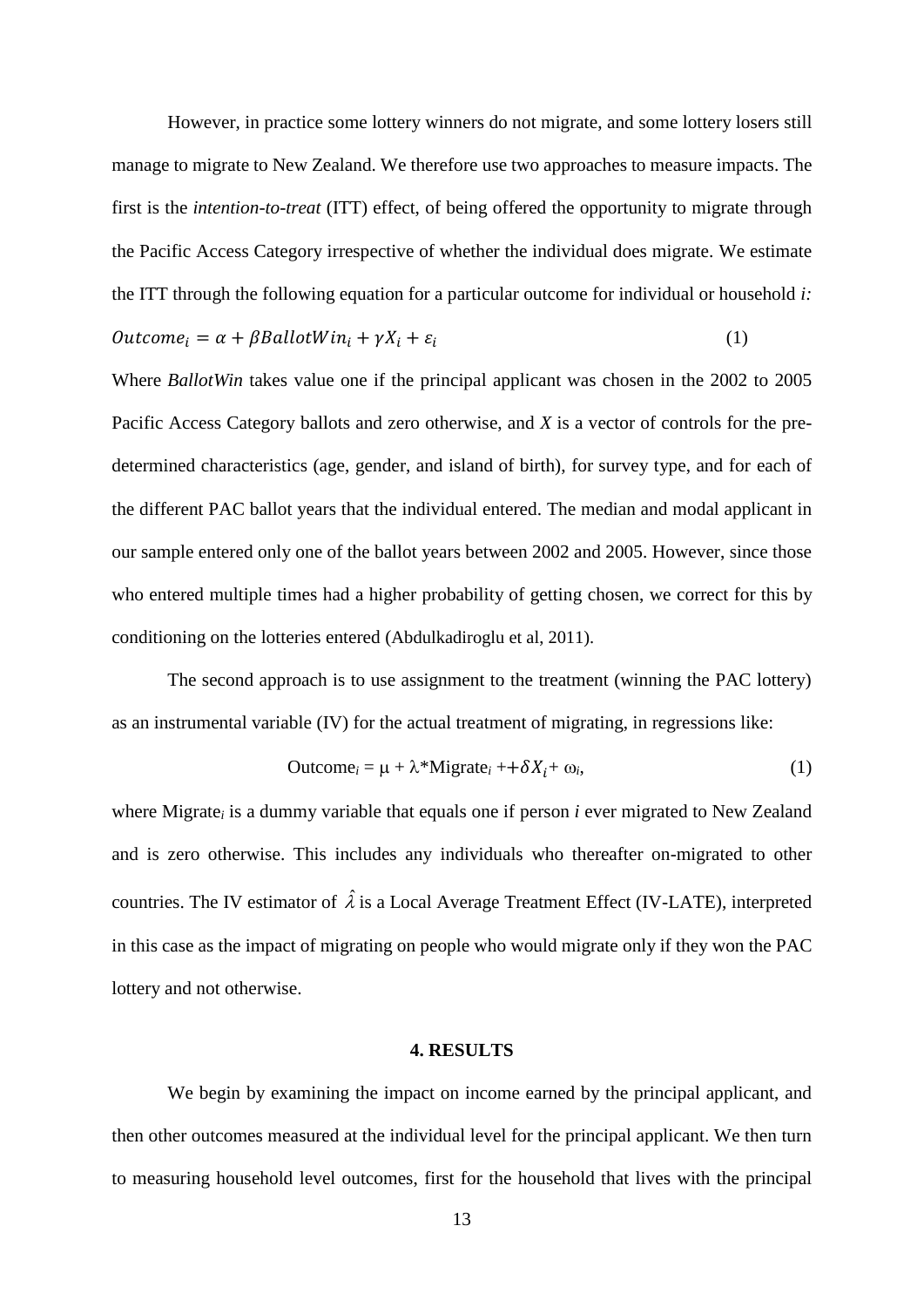applicant, and then for the specific type of extended family defined by our partner household rules.

#### *4.1 Impacts of Migration on Income of the Migrant*

Table 2 presents the estimated gain in weekly income (in current New Zealand dollars) under a variety of different specifications. Columns 1 to 3 show ITT impacts, and Columns 4 to 6 the LATE impacts. Our base specification is seen in Panel A, columns 1 and 3. This estimate the impact using the exchange rate to convert Tongan pa'anga into New Zealand dollars, and uses the weighting in Figure 1 to reflect the population proportions of ever migrating to New Zealand versus non-compliers. This results in a NZ\$247/week gain from winning the ballot and NZ\$340/week gain from migrating. The ballot losers average NZ\$126 per week in income in Tonga, so the gain from migrating represents a 271 percent increase in weekly income.

Columns 2 and 4 use an alternative weighting scheme that uses cross-border passport scan data to weight differently the migrant ballot winners in New Zealand from those who have moved to other countries, while Columns 3 and 6 allow further for the possibility that onmovement among the ballot losers is higher than our sample suggests by giving twice the weight to the migrants among the ballot loser sample as to the non-migrants. We see that our measure of the income gain is relatively insensitive to these choices of weighting scheme: the LATE gain varies from NZ\$328 to NZ\$340 per week across the three specifications.

Panel B then examines robustness to adjustments for cost of living. We make two adjustments here. The first was to collect prices for a common basket of goods in Tonga and New Zealand to allow us to calculate a PPP exchange rate. When we did this in 2005 (McKenzie et al, 2010) we found the exchange rate and PPP exchange rate coincided at the time. Redoing these calculations in 2015, the PPP exchange rate was 1.62 Pa'anga per New Zealand Dollar, and a time when the market exchange rate varied from 1.43 to 1.54. As a result,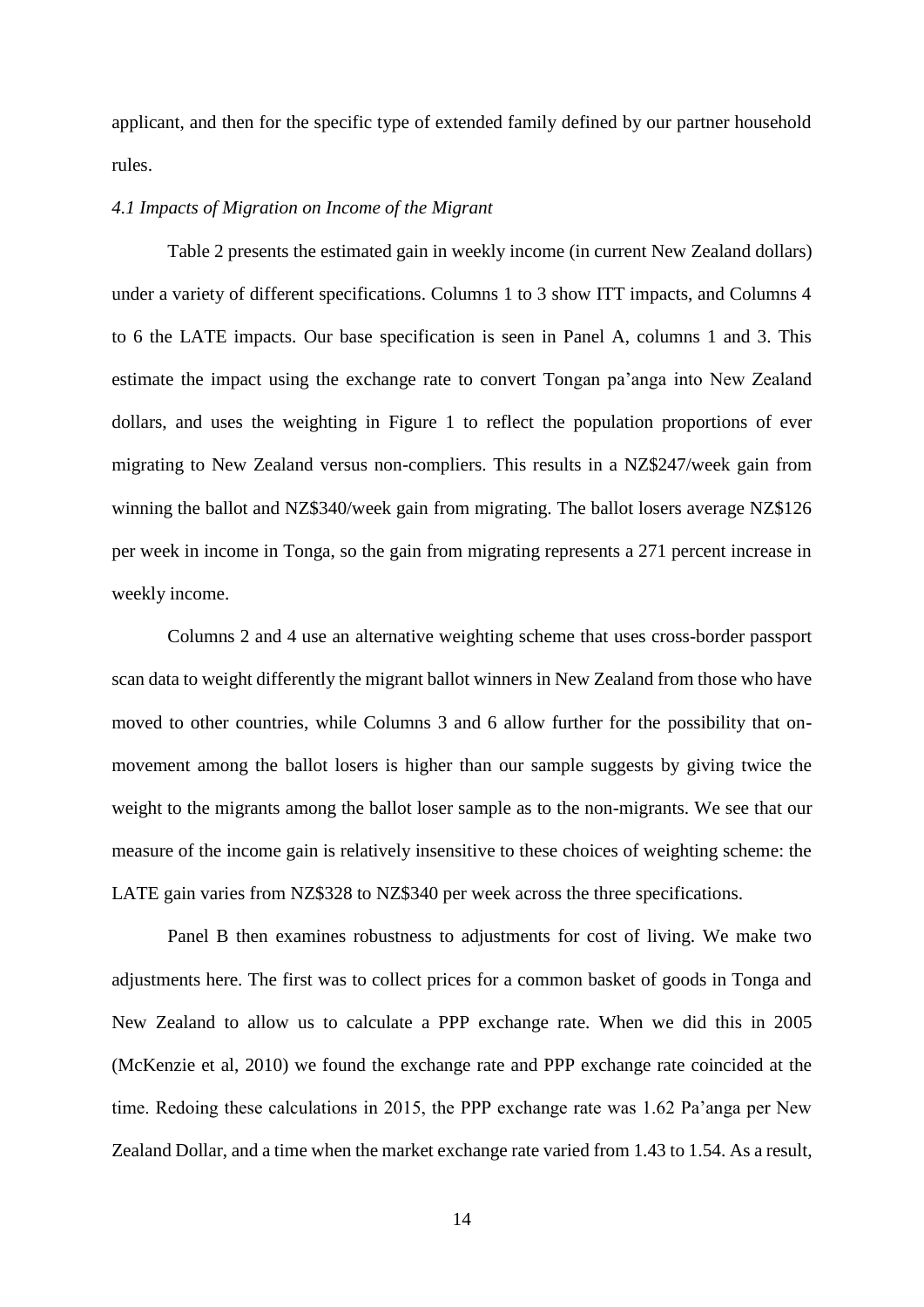using the market exchange rate would slightly undervalue the gains to migration.

The second adjustment was to put everything into Auckland prices, based on a spatial cost of living index driven by rental cost differences and a housing share of 44 percent. One of the big movements over the 10 years appears to have been a movement of migrants out of the Auckland metro area, towards locations with cheaper living costs (see Figure 2). The proportion of our sample located outside Auckland rose from 14 percent in the first survey in 2005/06 to 39 percent in 2013/14. These are cross-sectional estimates and our samples differ over time but our surveying methods are the same (the figures are for 'long' surveys requiring face-to-face interviewing), with the same lead interviewer in all years, and similar resources available for tracing people and traveling to interview them, so we believe that this dispersion reflects a genuine trend.

The final point to note about the movement of the migrants out of Auckland is that the regional destinations overlap with the main locations for Tongan seasonal workers. Just onesixth of the migrants outside of Auckland were found in the two other main cities of Wellington and Hamilton. More were in the Bay of Plenty, Gisborne, and Hawkes Bay, which are all horticultural regions and include two of the main destinations for Tongans under the seasonal worker scheme. It was not the case that PAC migrants had adopted an itinerant lifestyle and moved to regions in search of seasonal work (a multitude of tasks are carried out by seasonal workers so there is no well-defined 'season' anyway). Instead, in our follow-up qualitative interviews most said that they only became aware of opportunities in these regions through the experience of the seasonal workers, often mediated by extended family in Tonga. Several of the PAC migrants who moved to the regions also noted that they had been employed in elementary occupations in Auckland, such as factory workers and cleaners, and did not expect to get back to the same occupations they had in Tonga (which was most commonly teaching, and also police and clerical work) and if they were going to do work of similar elementary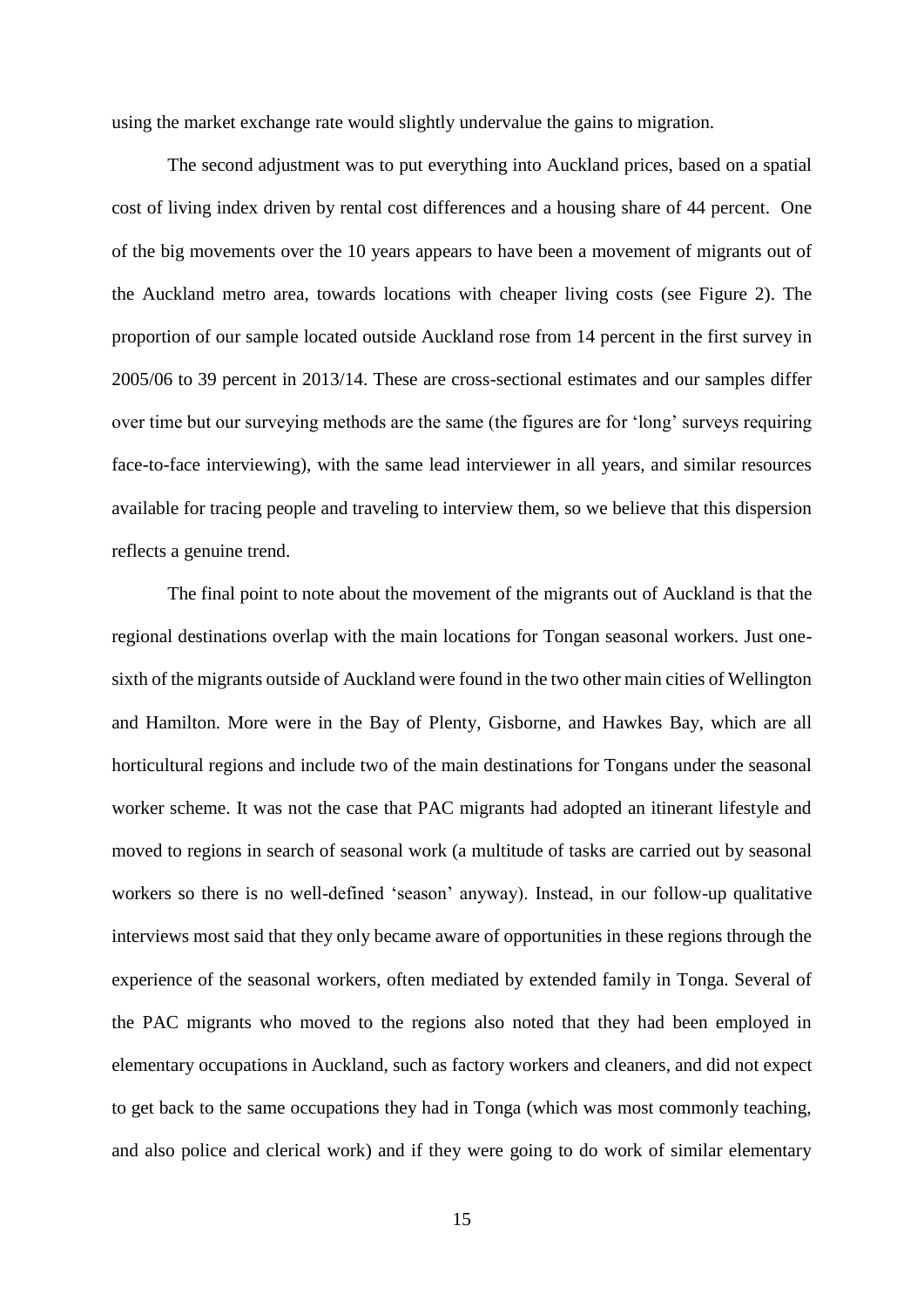status they might as well get the benefits of a lower cost of living and less crowded accommodation by moving out to the regions.

These adjustments increase the gain to migrating by 5 to 6 percent, which is only a small fraction of the overall gain of between 275 and 285 percent. By comparison, the estimated income gain approximately one year after migration was NZ\$308 (Stillman et al, 2015) in June 2006 currency (equivalent to NZ\$366 in current dollars), which was a 263 percent income gain.<sup>11</sup> These results suggest that almost a decade after migration the impacts on earnings are much the same as they were in the first year. In other words, the economic payoff to migrating from a poor country to a richer one seems to come immediately and not grow substantially over time.

Given that the gain in migration appears to be a level effect of approximately NZ\$340 per week, and that we do not observe return migration over the decade, we can estimate the lifetime income gain from winning the PAC ballot. The typical PAC migrant moves to New Zealand aged around 32. If we assume they work for 33 years, then the lifetime earnings gain is NZ\$583,440. Note this assumes all income is consumed, so that there is no return on this gain. In addition, they would then be eligible for New Zealand superannuation (retirement benefit), which currently averages a net of NZ\$288 per week for each spouse in a married couple. In contrast, Tonga's retirement benefits fund is a defined contribution fund that will offer much less.<sup>12</sup> If we assume a retirement of 15 years, this is an additional benefit of NZ\$188,760, for a total lifetime benefit of NZ\$772,200. Using a 5 percent discount rate, this has a net present value of NZ\$315,000. This is conservative as it allows for no asset earnings, and yet still represents a 48-fold increase in annual income for the applicants.

<sup>&</sup>lt;sup>11</sup> The four year impact reported in Stillman et al. (2015) is NZ\$367, with a 95 percent confidence interval of \$305 to \$428.

<sup>&</sup>lt;sup>12</sup> It is a defined contribution fund, with the worker and government each paying 5-7.5% of the worker's pay into an account, with the worker then getting this benefit plus any earnings upon retirement. Taking 7.5% of the average income of ballot losers of NZ\$125/week, and assuming 2% annual income growth and 5% annual return, this benefit is equivalent to NZ\$35,807 at retirement, or NZ\$46/week for 15 years.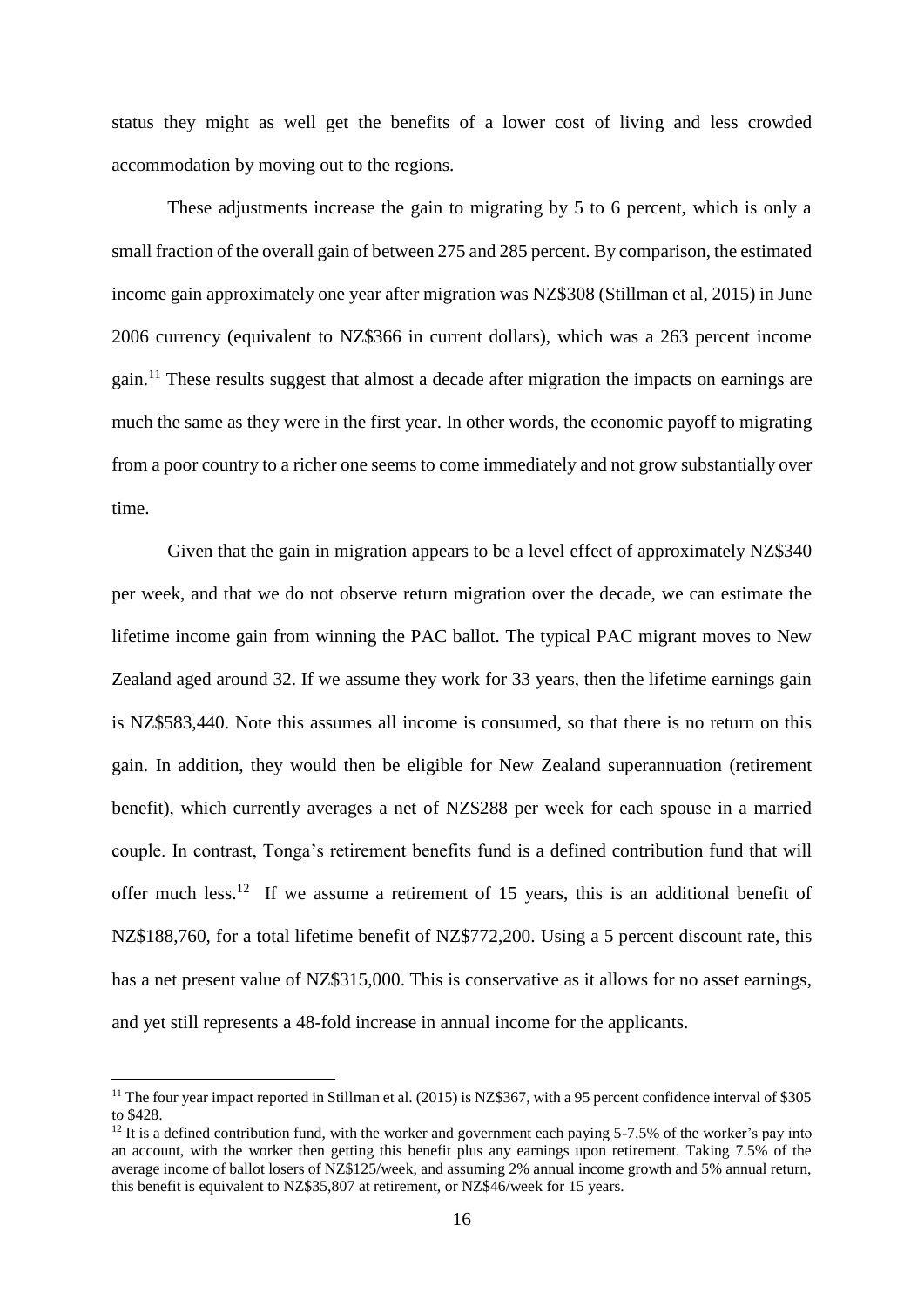#### *4.2 Impacts of Migration on Other Individual Outcomes for the Migrant*

Table 3 examines the extent to which these large gains in income are accompanied by other gains at the individual level. We examine changes in employment, occupation, subjective welfare and mental health, education, and physical health. Since these are outcomes in several different domains, it does not make sense to aggregate them into a single index. Instead we allow for multiple hypothesis testing by noting whether the result is still statistically significant when using the Holm (1979) sequentially rejective Bonferroni method.

Column 1 shows a strong and significant impact on the likelihood of being employed for pay, which survives corrections for multiple hypothesis testing. The LATE impact is a 30 percentage point increase in the likelihood of paid employment. Column 2 shows that migrants are more likely to have changed occupation in the past five years, although this impact is only significant at the 10 percent level and does not survive any correction for multiple testing. Migrants who change occupation appear to maintain their occupational status relatively constant, with an average value of 33 for the old jobs and 34 for the new jobs, on the 10-90 point NZSEI scale. One-third of the occupational changes recorded amongst the migrants were to farm, orchard, or pack-house work. Figure 3 provides a summary of the occupational history of the PAC migrants from their pre-migration occupations in Tonga, their first job in New Zealand, and the occupations at the time of the first two surveys that were roughly one and four years after they moved. The figure also includes the previous and current occupation at the time of the current (third) survey, but this is available only for those who had changed occupations in the last five years. Since the samples are changing over time and since there is a larger than 5-year gap between the second and third surveys, the figure does not give a longitudinal account but should still approximate the pattern experienced by the migrants. There is a literature on a U-shaped pattern of occupational change for migrants, from their last job in the origin country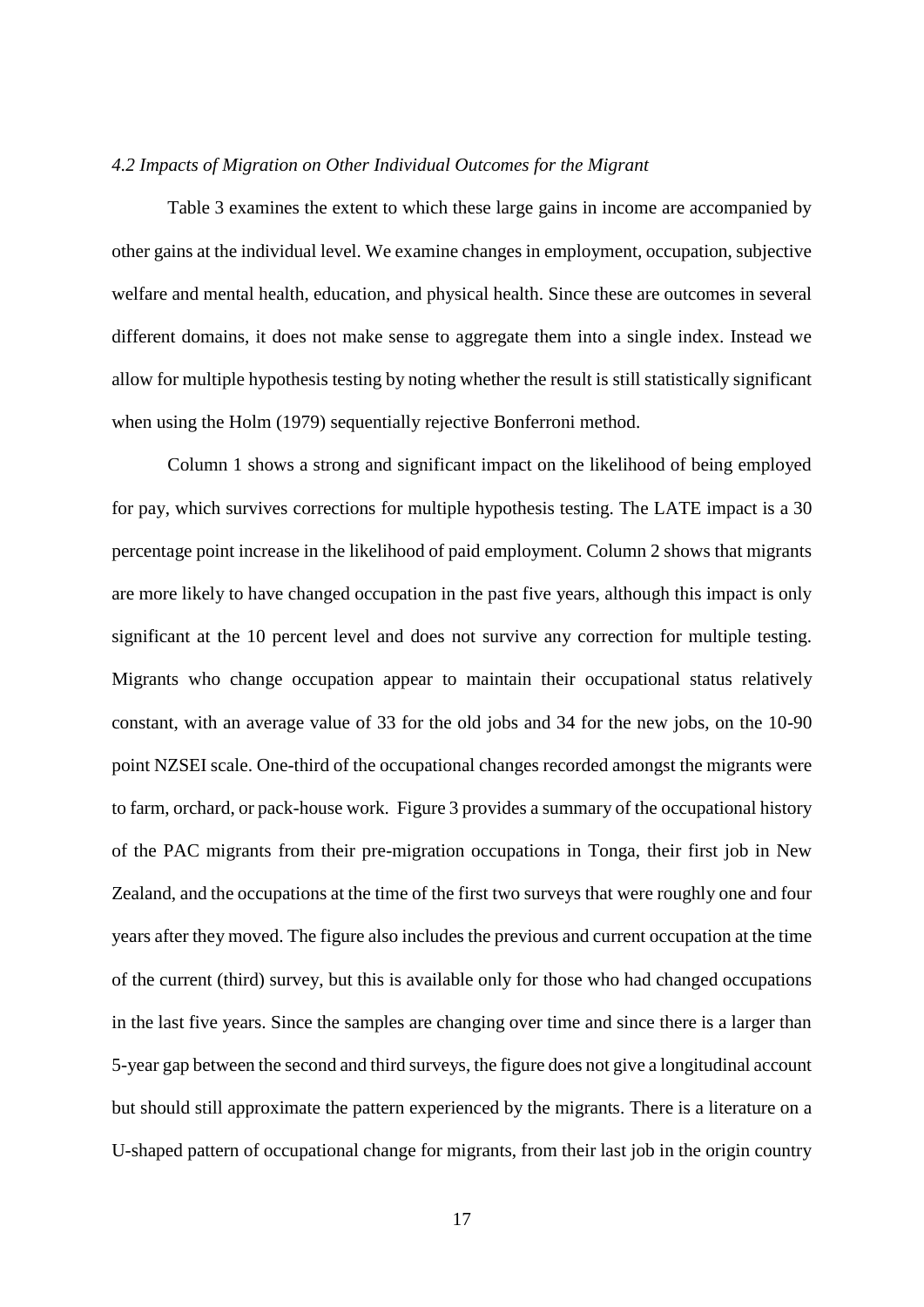to their first and then subsequent jobs in the destination country (e.g. Chiswick et al. 2005, Akresh, 2008), but the pattern in Figure 2 is much more of a reverse-J where occupational status falls with migration and never recovers.

Despite largely static occupational status for the PAC migrants, the treatment impacts in columns 3, 4, and 5 show a strong and significant impact of migration on occupational status for those who do change occupations. The change in occupations is 22 points higher on an 80 point scale for the migrants, largely coming through the occupation score for the new occupation being larger than is the case for non-migrants changing jobs. This impact remains significant after applying the multiple testing correction. The effect comes from ballot losers, where those changing occupations dropped from an average occupational score of 40 down to just 23, as seen in the control group means in columns 4 and 5 for the new and old occupations. Some of this reflects people leaving professional careers to farm their ancestral lands and may be due to a relatively early retirement age in Tonga. Since many of the PAC migrants were public sector workers in Tonga and some are now in their early 50s, the correct counterfactual for what their occupations in Tonga would have been is unlikely to be a continuation of the pre-migration occupation shown in Figure 2. So a potential benefit of migration in this case is the movement to a labor market with fewer restrictions on older workers, where those restrictions in turn reflect a lack of employment opportunities for qualified young people.

The apparent lack of growth in post-migration wage impacts, and in occupational status is surprising because there seems to be a significant migration impact on human capital. Migrants are more likely to be currently studying (only available in the long survey) and significant even after multiple testing correction, and are 20 percentage points more likely to have attained tertiary education (which are typically from polytechnics, bible colleges and other sub-degree tertiary providers rather than from universities).

Columns 8 and 9 examine subjective welfare measures (the economic ladder and social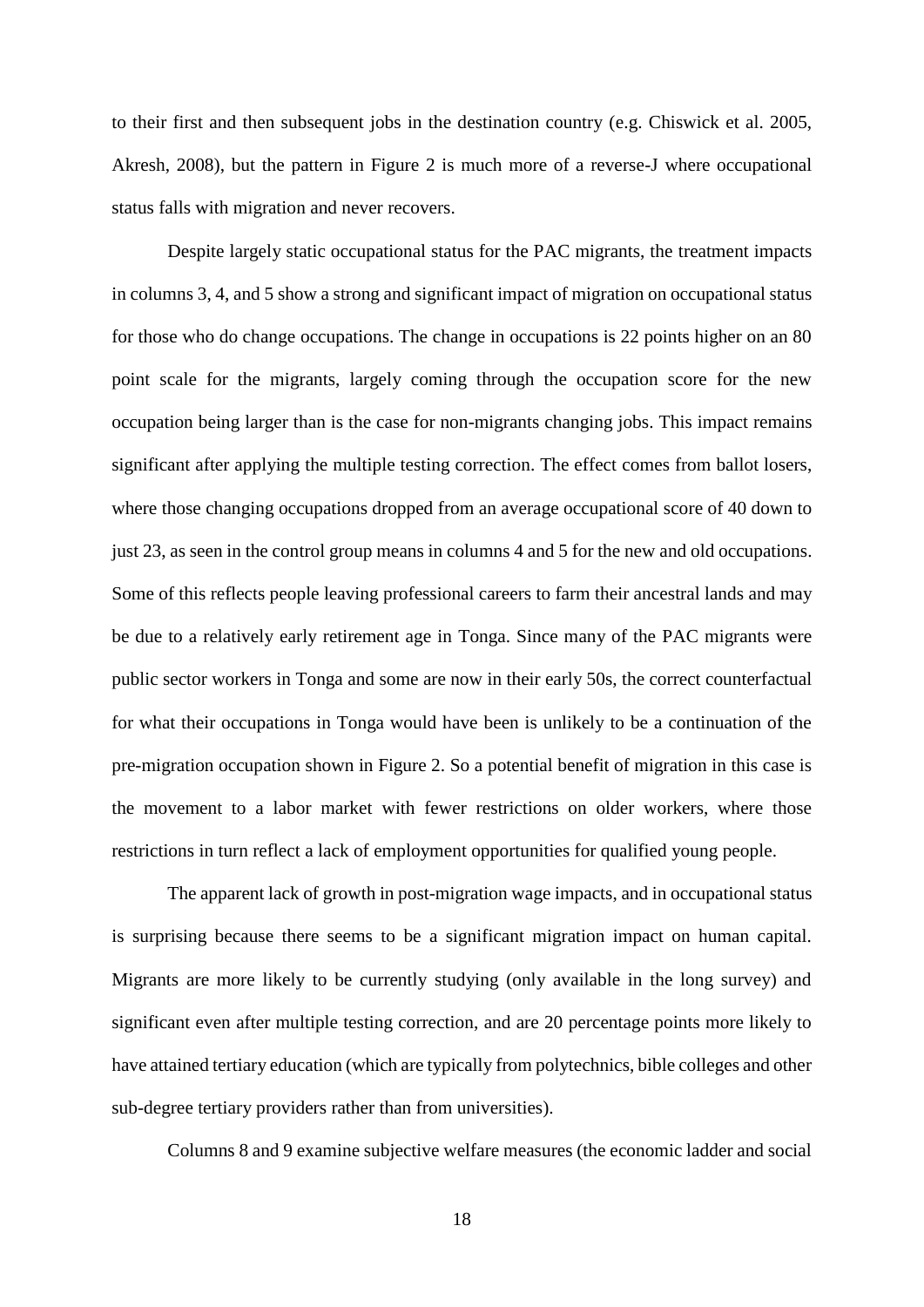respect ladder) and column 10 mental health. Consistent with the short-term results in Stillman et al. (2015), we find no impact on subjective welfare, likely reflecting that migration changes the reference group used for these calculations. However, we do find an improvement in mental health, with the ITT impact being significant after multiple testing corrections (the LATE impact has a p-value of 0.020). This is consistent with the positive impact on mental health seen in the first year after migration (Stillman et al, 2009), although the magnitude of the longterm impact (0.87) is just under half of the one-year impact (1.94). The final two columns show that migration has had no impact on two measures of physical health: whether or not the individual smokes, and whether health problems disrupt their usual activities.

#### *4.3 Household-Level Impacts*

The typical migrant lives in a nuclear household in New Zealand. Average household size is 4.1, with 84 percent of the migrants living with a spouse, and 80 percent having a child in the house. Conditional on having at least one child, the mean (median) oldest child in the household is aged is 11.1 (12). Household outcomes for the migrant therefore reflect the gain from migration on this family unit that is eligible to move with the migrant under the Pacific Access Category.

Table 4 provides estimates of the impacts of migration on outcomes for these migrants. The incomes and expenditures are transformed into logarithmic terms, since they are always non-zero whereas weekly earnings may be zero; thus the proportionate changes for these measures may be estimated as:  $[\exp (\beta_j) - 1]$ . We consider both total and per-capita impacts, although row 5 shows that there is no significant different in household size with migration. Household income of the migrants is 195 to 216 percent higher (LATE) impacts, a large and statistically significant effect. Household expenditure rises by even more, with an impact of 272 to 299 percent higher.

These household-level monetary indicators are only available from the long survey,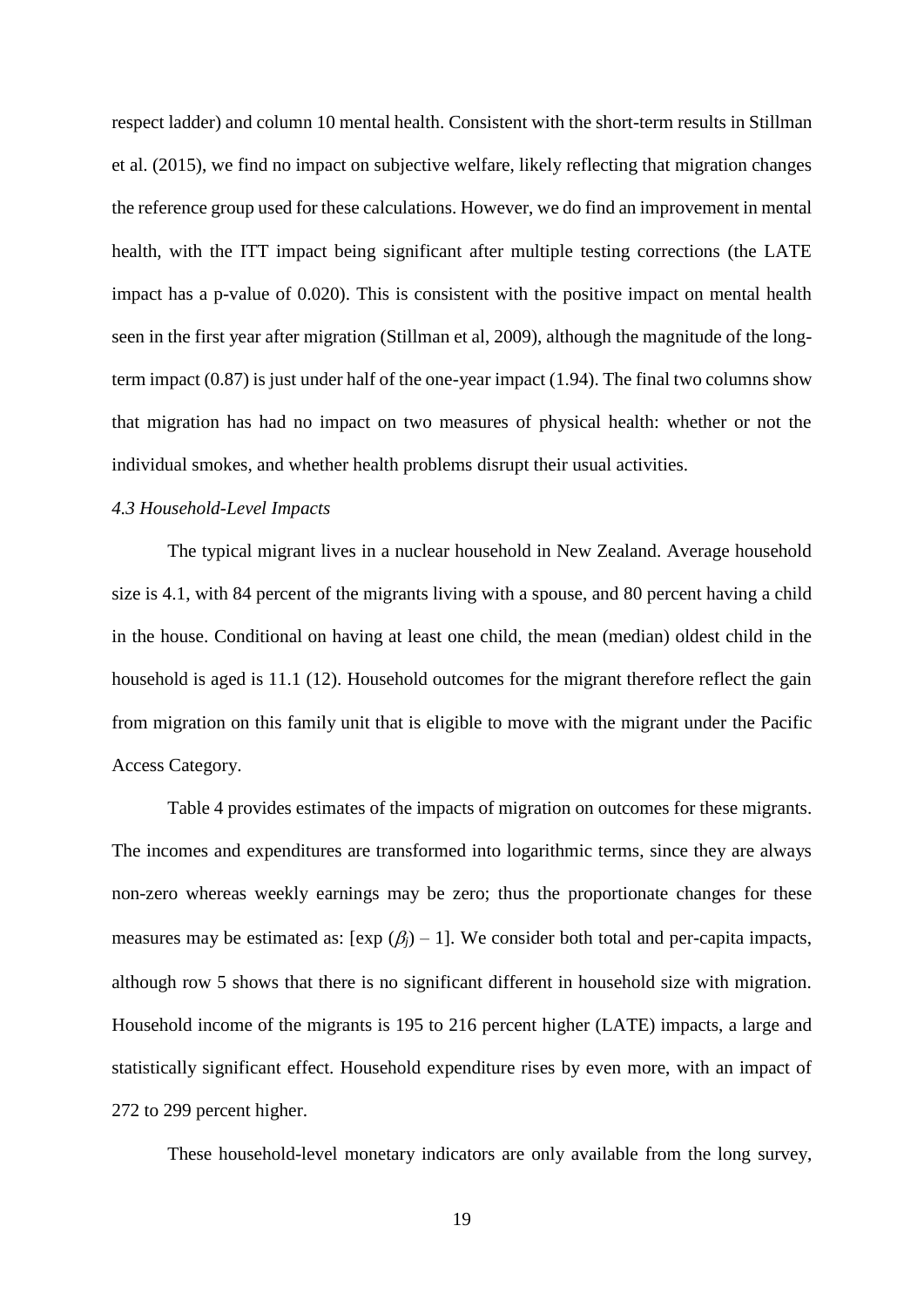while the next set of indicators on durables and earned income are available for both surveys. We find annual household labor earnings to be NZ\$29,220 higher for the migrants, with this gain almost five times as large as labor earnings in Tonga. This is greater than the gain in total income, reflecting that households in New Zealand are not earning the same value from own production as households in Tonga. Migrant households also have substantially more durable goods: they have 0.9 more vehicles, are 63 percentage points more likely to own a computer, 28 percentage points more likely to own a DVD player, almost all have microwaves, and are 63 percentage points more likely to own a washing machine. The only durable asset that there is no change in is cell phone ownership. We do not see any significant impact on financial access as measured by having a bank account or ATM card, with there being little room for improvement here due to 99 percent of ballot loser households in Tonga having these. We also see migrant households having 18 times the level of savings as ballot loser households, and to be consuming a more diverse diet of food. All these significant impacts are significant at the 1 percent level, and survive corrections for multiple hypothesis testing. Households of migrants are therefore better off.

A key reason given for migration is often to improve the welfare of one's children through gaining them access to better schooling opportunities. Schooling in Tonga is near universal through secondary education, and 100 percent of the 14 to 17 year olds in ballot loser households in Tonga are currently attending school. The margin of schooling action is therefore likely to occur in terms of tertiary education, where opportunities are much more limited in Tonga. However, most children are too young to be at this age range yet<sup>13</sup>, and so more time needs to pass before we are likely to see impacts on child's education.

#### *4.4 Impacts on Extended Family*

1

Finally we consider the impacts of migration on one particular type of extended family,

<sup>&</sup>lt;sup>13</sup> Only 28 of the 282 households in the long survey have a child in the 18 to 22 age range.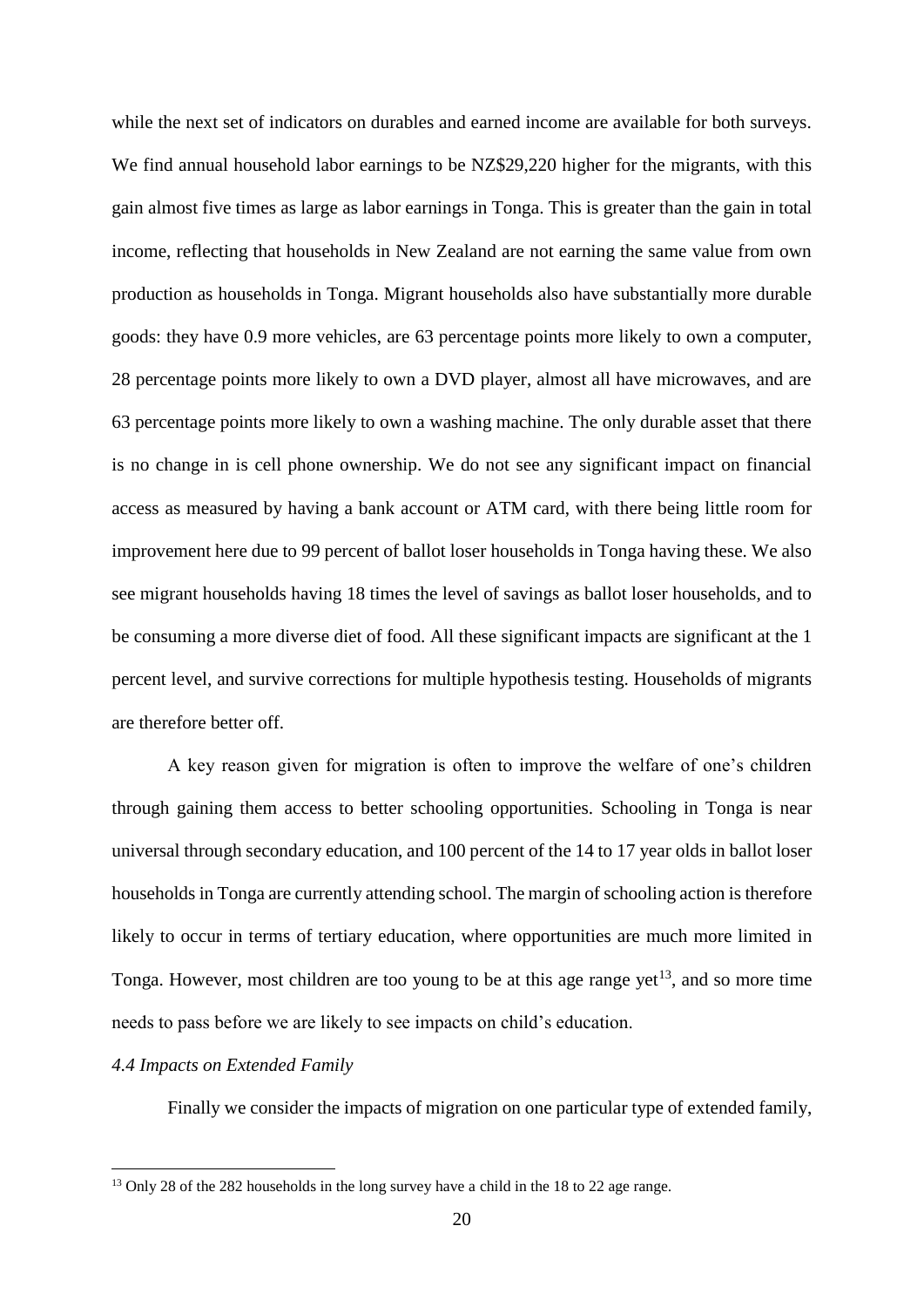consisting of a household containing a parent or elder sibling of the PAC applicant. These households tend to be slightly smaller, containing an average of 3.7 individuals in the ballot loser households, and 3.5 individuals in ballot winner households. The partner relative is aged an average of 45 for elder siblings, and 54 for parents.

The impacts of having a child or younger sibling migrate through the PAC on these extended households are reported in Table 5. The only significant differences found are that families of PAC migrants receive more remittances and are slightly more likely to have bank accounts and an ATM card. However, the magnitude of additional remittances received is relatively low: NZ\$215 annually in additional remittances, which is less than the weekly income gain to migrants and only 1.4 percent of annual total household income for ballot loser households. Given this small difference in remittances, it is unsurprising that we do not see impacts on other household outcomes for this extended family.

The limited impact is in a context where the households applicants lived in at the time of applying for the migration lottery are naturally dissolving as adults leave their parental homes and set up households of their own. Even had these individuals lived in Tonga, they would almost all be living in a separate dwelling from this extended family. As such, these extended households will have had to adjust to the absence of the applicant regardless of their migration outcome. One caveat that we should note is that it is possible that a key benefit of having a migrant abroad is as an insurance policy, who can provide help in the case of major shocks, something we are unable to measure with our data.

#### **5. CONCLUSIONS AND DISCUSSION**

A long-term follow-up survey of Tongans who applied to migrate to New Zealand through a visa lottery enables us to measure the impact of international migration after a decade. We find that the income gain for migrants is similar to that in the immediate period after migration. There is a large initial increase in income that occurs immediately upon migrating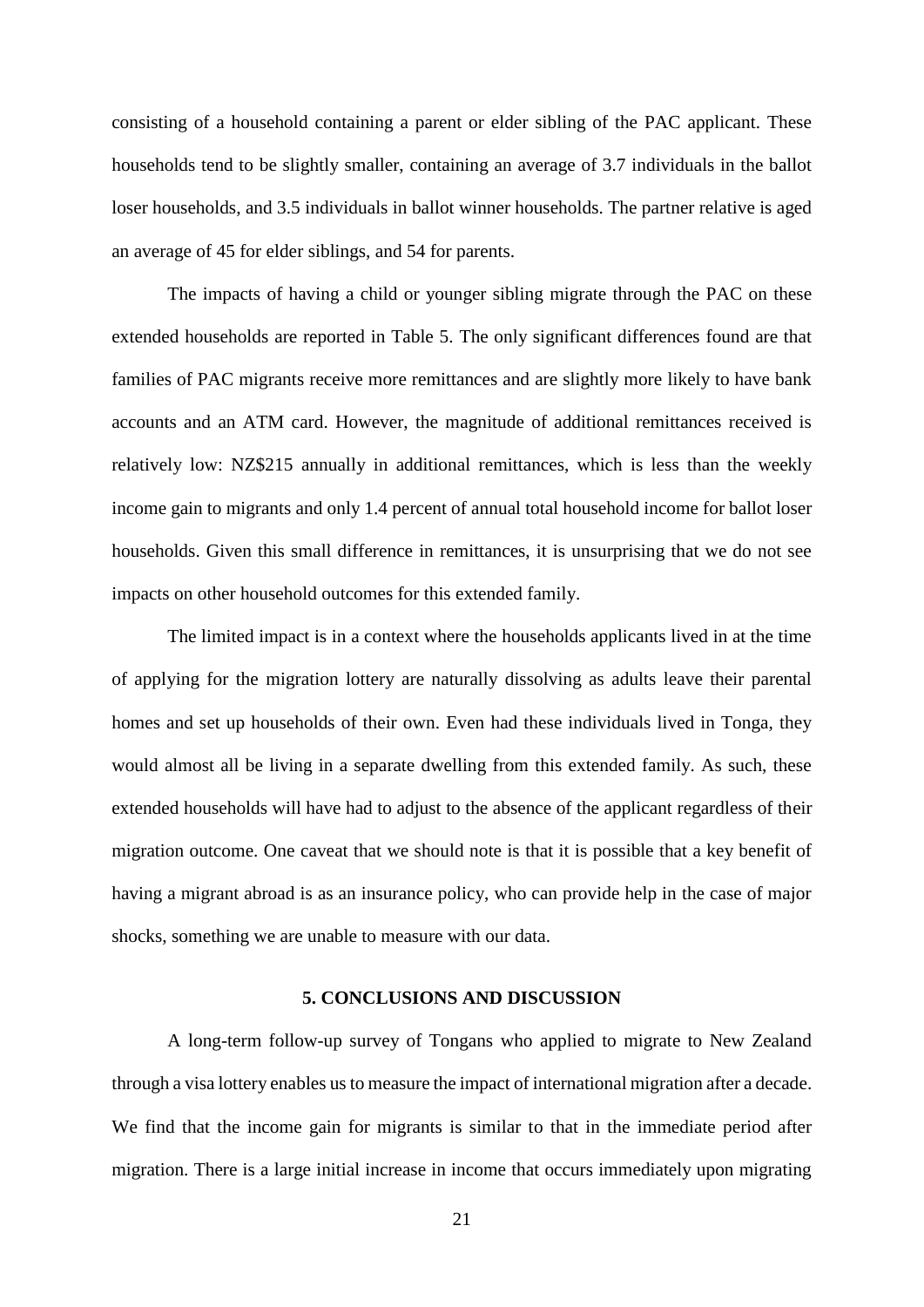to a richer country, suggesting that the same labor and skills can be vastly more productive when used with the institutions and complementary physical and human capital present in a developed country than in a developing country. Nevertheless, the gain in income is less than the per-capita income gap between countries, and does not appear to grow further despite various post-migration investments made by the immigrants in qualifications, occupational change and internal mobility. Nevertheless, the initial gain in income is so large that the lifetime benefit from migrating for the migrant and his or her accompanying spouse and children is enormous.

The effort and cost of tracking applicants down a decade after applying for migration, coupled with the migration lottery make this study unique in its ability to provide long-term causal impacts of migration. A question which then arises in any evaluation is then the extent to which its findings may apply beyond the specific setting of the study. The findings here are most likely to generalize to the likely longer term impacts of migration on people from small, island, countries. Özden et al (2011, p. 15) note the salience of such places: "the origin countries most affected by international migration are small, typically island states, mostly in the Pacific or the Caribbean. The destination countries most affected by migration are the countries of the New World (the United States, Canada, Australia, and New Zealand)…".

In addition, two other factors make Tonga-New Zealand migration of potential interest beyond the methodological value provided by the lottery-determined migration flow. First, it may provide some insight into on-migration because the immigrants have unrestricted entry to Australia under the Trans-Tasman Travel agreement once they obtain New Zealand permanent residence. The easy access to an economy that is over five times larger sees New Zealand lose about one percent of its residents per year to Australia, which it then replaces with immigrants (in both countries one-quarter of the resident population are foreign born). The *de facto* free mobility for third-country nationals once within the borders of the Schengen area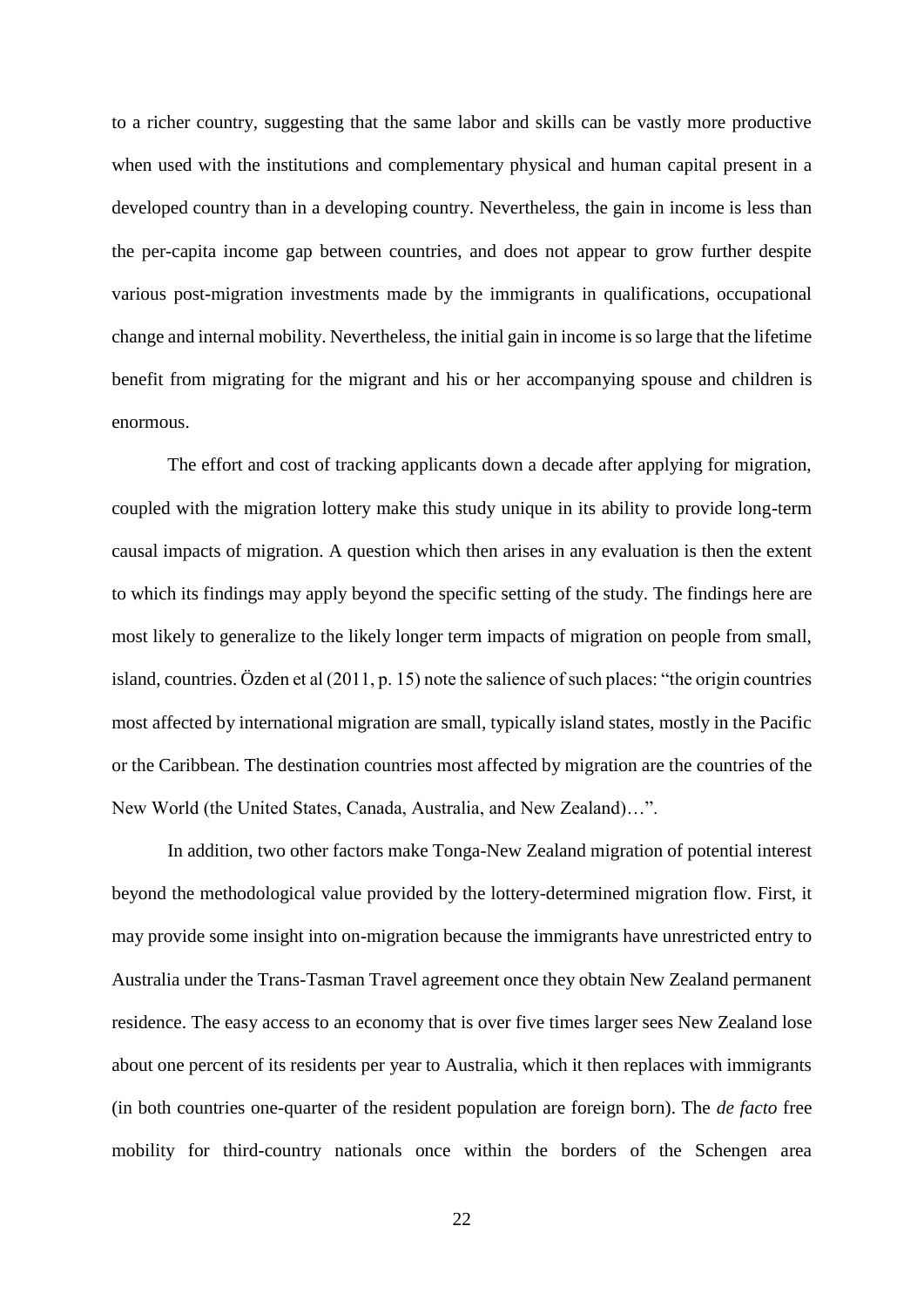(Koikkalainen, 2011) is likely to be affected by similar economic forces but may be harder to study since those border crossings require no documents, unlike for trans-Tasman travel.

The second factor of potential interest is that in 2007 New Zealand opened a much larger seasonal work option for up to 9000 migrants per year in horticulture, with preference for Pacific Islanders. About 1500 Tongans come to New Zealand each year under this scheme (Gibson and McKenzie, 2014a); more than six times the number coming via PAC settlement migration. There is no formal interaction between these two migration pathways (seasonal workers are told they have no option to settle), and they select from different parts of the skills distribution in Tonga with the PAC applicant pool positively selected (McKenzie et al, 2010) and the seasonal workers negatively selected by a focus on people not in formal employment (Gibson and McKenzie, 2014b). Moreover, the seasonal workers go to regional New Zealand while Auckland is the first destination for most PAC migrants. Yet our surveys and follow-up qualitative interviews uncovered at least two linkages; since many Tongans come to regional areas on a rolling basis throughout the year for seasonal work it creates a derived demand for permanent resident Tongans, such as for church pastors, and some of the PAC migrants responded to these opportunities and left Auckland for the regions. Second, information about opportunities in regional centers appears to flow from seasonal workers to settlement migrants, indirectly through family and other contacts in Tonga; this stickiness of information corroborates findings of McKenzie et al (2013) that migrants may not be well informed about opportunities in destination countries. Other countries also are expanding seasonal and temporary migration so these indirect linkages may be of interest.

#### **References**

- Abdulkadiroglu, Atila, Joshua Angrist, Susan Dynarski, Thomas Kane and Parag Pathak (2011) "Accountability and Flexibility in Public Schools: Evidence from Boston's Charters and Pilots." *Quarterly Journal of Economics* 126(2): 699-748.
- Akresh, Ilana Redstone. 2008. "Occupational Trajectories of Legal U.S. Immigrants: Downgrading and Recovery." *Population and Development Review* 34(3): 435-456.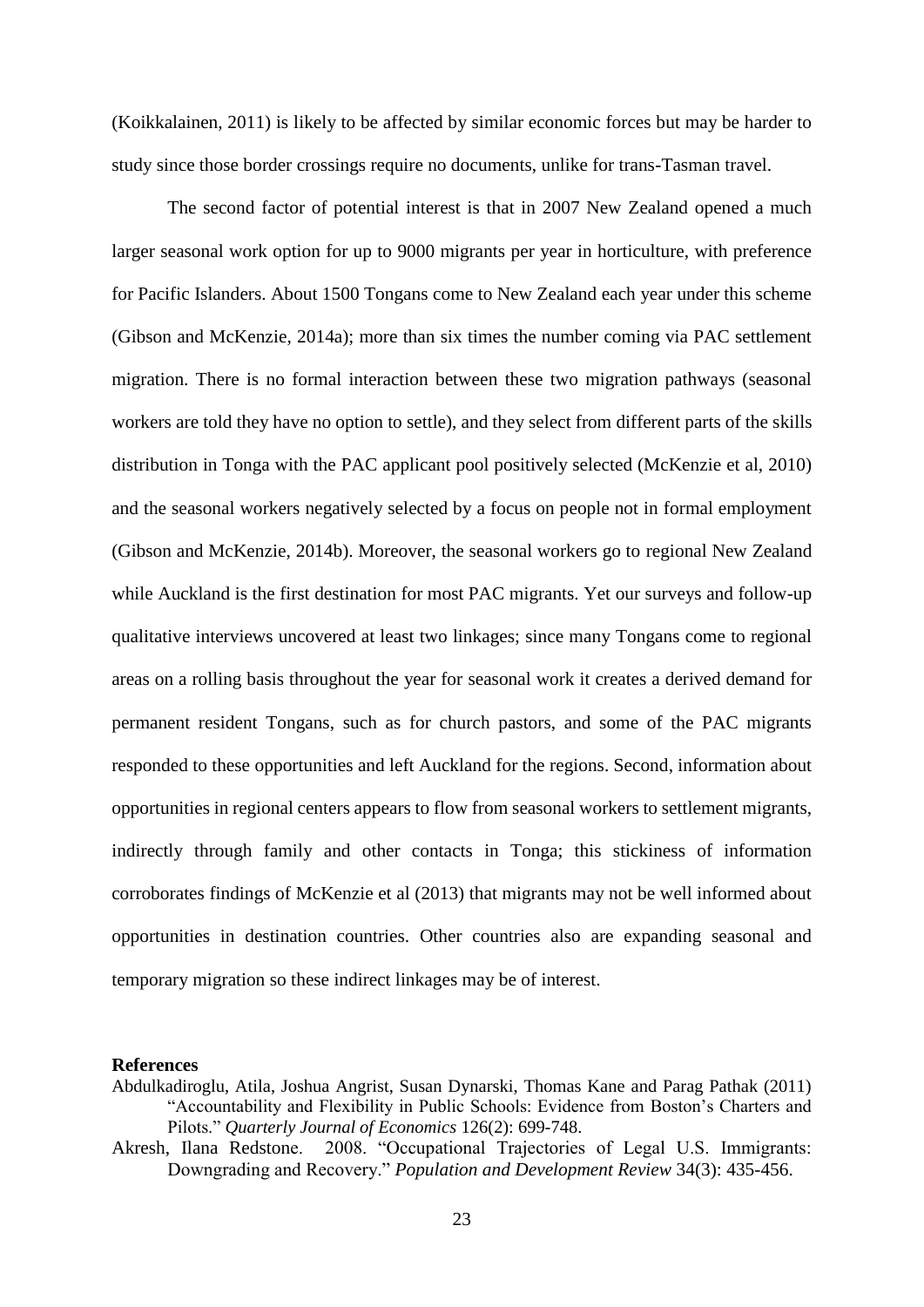- Ashenfelter, Orley 2012. "Comparing Real Wages", *American Economic Review* 102(2): 617- 42.
- Chiswick, Barry, Yew Liang Lee and Paul Miller. 2005. "A longitudinal analysis of immigrant occupational mobility: A test of the immigrant assimilation hypothesis" *International Migration Review* 39(2): 332–353.
- Clemens, Michael (2010) "The Roots of Global Wage Gaps: Evidence from Randomized Processing of U.S. Visas", Center for Global Development Working Paper no. 212.
- Clemens, Michael (2011) "Economics and emigration: Trillion-dollar bills on the sidewalk?" *Journal of Economic Perspectives* 25(3): 83-106.
- Clemens, Michael, and Lant Pritchett. 2008. "Income per natural: measuring development for people rather than places" *Population and Development Review* 34(3): 395-434.
- Clemens, Michael, Claudio Montenegro, and Lant Pritchett. 2009. "The Place Premium: Wage Differences for Identical Workers Across the U.S. Border." Center for Global Development Working Paper 148.
- Davis, P., McLeod, K., Ransom, M. and Ongley, P. 1997. The New Zealand Socioeconomic Index of Occupational Status (NZSEI). *Research Report* No. 2, Statistics New Zealand.
- Ganzeboom, H., and Treiman, D. 1996. "Internationally Comparable Measures of Occupational Status for the 1988 International Standard Classification of Occupations" *Social Science Research* 25(1): 201-239.
- Gibson, John, and David McKenzie. 2012. "The economic consequences of "brain drain" of the best and brightest: Microeconomic evidence from five countries" *Economic Journal*  122(560): 339-375.
- Gibson, John, and David McKenzie. 2014a. "Development through seasonal worker programs: the case of New Zealand's RSE Program" in R.E.B. Lucas (ed.) *International Handbook on Migration and Economic Development* Edgar Elgar (2014), pp. 186-210.
- Gibson, John, and David McKenzie. 2014b. "The development impact of a best practice seasonal worker policy" *Review of Economics and Statistics* 96(2): 229-243.
- Gibson, John, David McKenzie, and Steven Stillman. 2011. "The Impacts of Migration on Remaining Household Members: Omnibus Results from a Migration Lottery Program." *Review of Economics and Statistics* 93(4): 1297-1317.
- Gibson, John, David McKenzie, and Steven Stillman. 2013. "Accounting for Selectivity and Duration-Dependent Heterogeneity When Estimating the Impact of Emigration on Incomes and Poverty in Sending Areas." *Economic Development and Cultural Change,*  61(2): 247-280 (2013).
- Holm, Sture. 1979. ''A Simple Sequentially Rejective Multiple Test Procedure'' *Scandinavian Journal of Statistics* 6: 65–70.
- Koikkalainen, Saara. 2011. "Free movement in Europe: Past and present." *Migration Policy Institute.* [http://www.migrationpolicy.org/article/free-movement-europe-past-and](http://www.migrationpolicy.org/article/free-movement-europe-past-and-present)[present](http://www.migrationpolicy.org/article/free-movement-europe-past-and-present)
- McKenzie, David, John Gibson, and Steven Stillman. 2007. "Moving to opportunity, leaving behind what? Evaluating the initial effects of a migration policy on incomes and poverty in a source country" *New Zealand Economic Papers* 41(2): 197-224.
- McKenzie, David, John Gibson and Steven Stillman. 2010. "How Important is Selection? Experimental vs Non-experimental Measures of the Income Gains from Migration" *Journal of the European Economic Association*, 8(4): 913-45, 2010.
- McKenzie, David, John Gibson and Steven Stillman. 2013. "A land of milk and honey with streets paved with gold: Do emigrants have over-optimistic expectations about incomes abroad?" *Journal of Development Economics* 102(1): 116-127.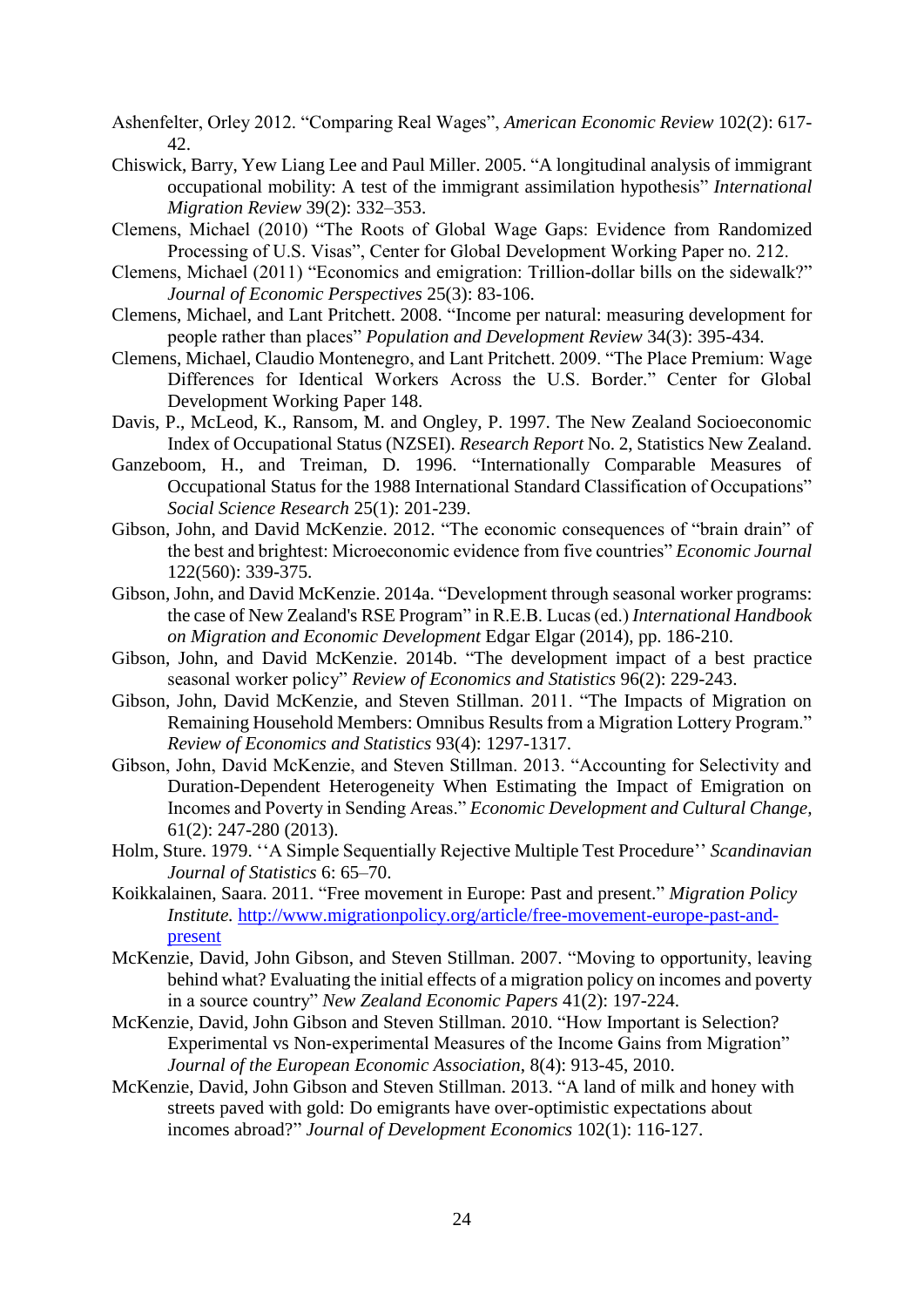- Mergo, Teferi. 2011. "The Effects of International Migration on Migrant‐Source Households in Developing Countries: Evidence from Ethiopian Diversity‐Visa (DV) Lottery Migrants to the US", Mimeo. UC Berkeley.
- Özden, Çağlar, Christopher Parsons, Maurice Schiff, and Terri Walmsley. 2011. "Where on earth is everybody? The evolution of global bilateral migration 1960–2000" *The World Bank Economic Review* 25(1): 12-56.
- Ravallion, Martin and Michael Lokshin. 2001. "Identifying Welfare Effects from Subjective Questions" *Economica* 68(271): 335-57.
- Stillman, Steven, David McKenzie, John Gibson 2009 "Migration and mental health: Evidence from a natural experiment", *Journal of Health Economics* 28: 677-87.
- Stillman, Steven, John Gibson, David McKenzie, and Halahingano Rohorua. 2015. "Miserable migrants? Natural experiment evidence on international migration and objective and subjective well-being" *World Development*, 65(1): 79-93.
- Veit, C.T., Ware Jnr, J.E., 1983. "The structure of psychological distress and wellbeing in general populations", *Journal of Consulting and Clinical Psychology* 51, 730–742.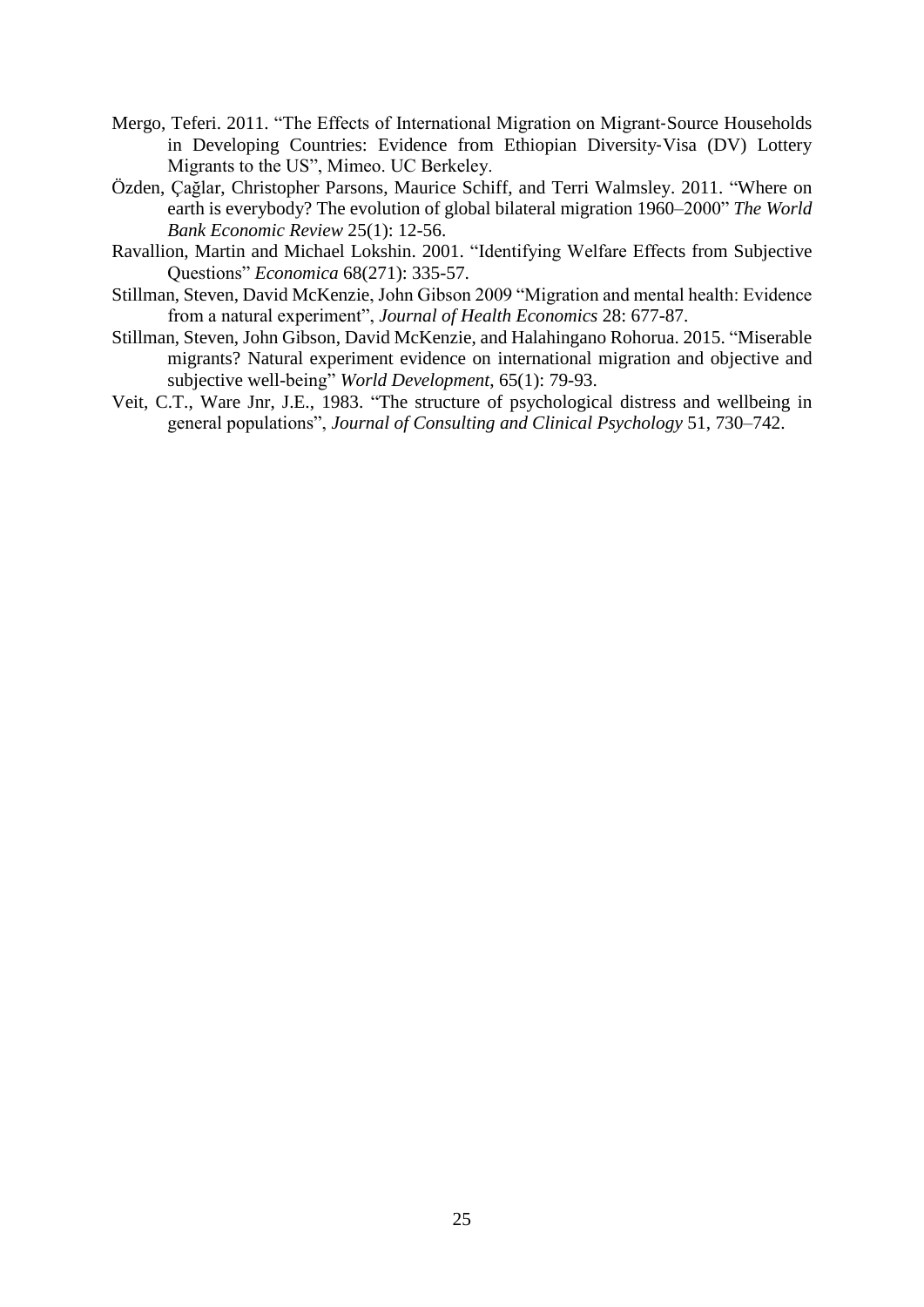#### **Figure 1: Sampling Frame**



Notes: numbers in parentheses show population numbers. The survey attempted to interview all individuals who migrated to New Zealand by late 2012 when the sample frame was provided; therefore the interview success rate is 64% (194/307). A random sample of ballot losers and non-compliers (winners who do not migrate) was obtained through village-based sampling. See text for details.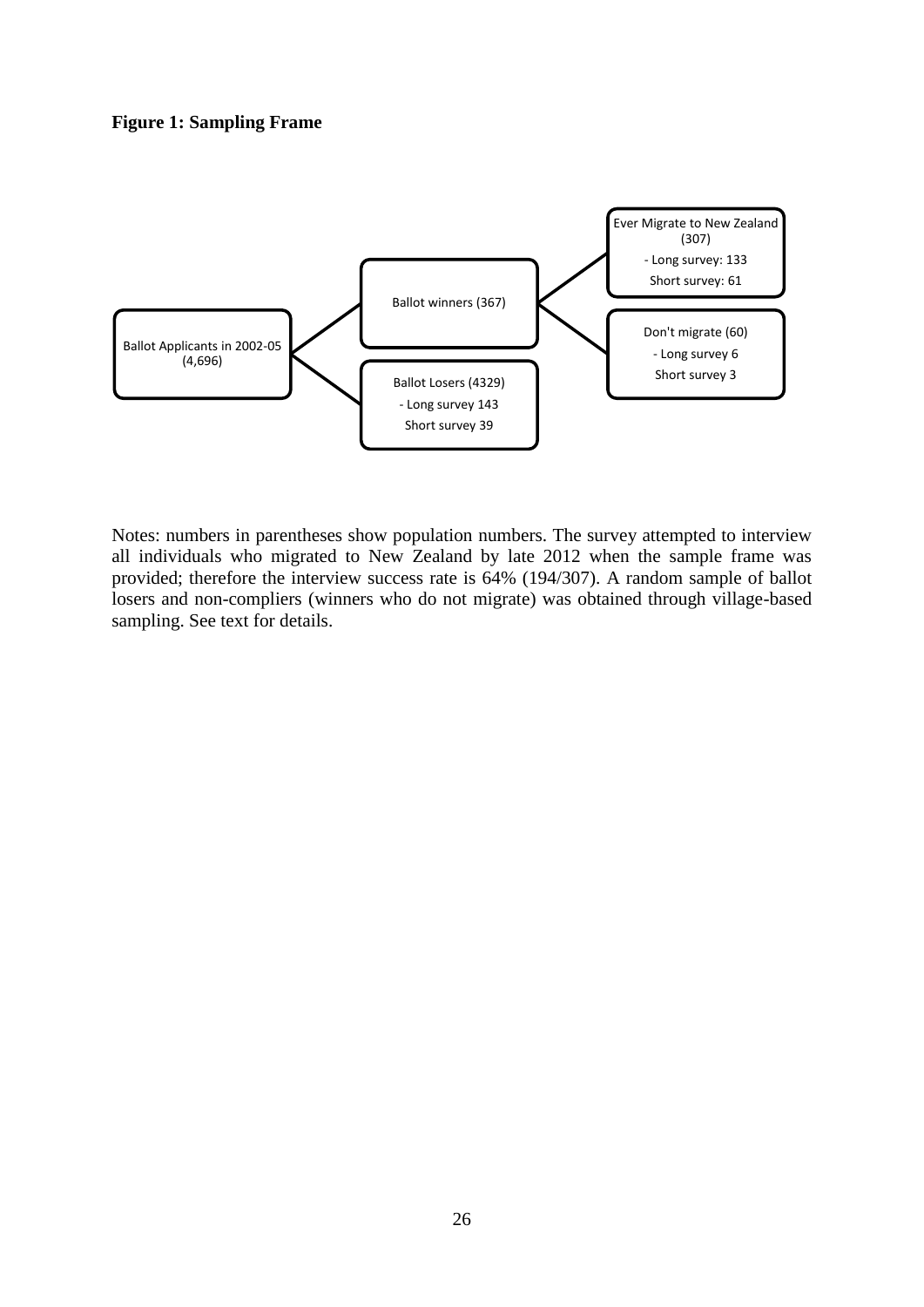

**Figure 2: Movement of Migrants Out of Auckland Over the Decade**

Source: own elaboration based on survey reports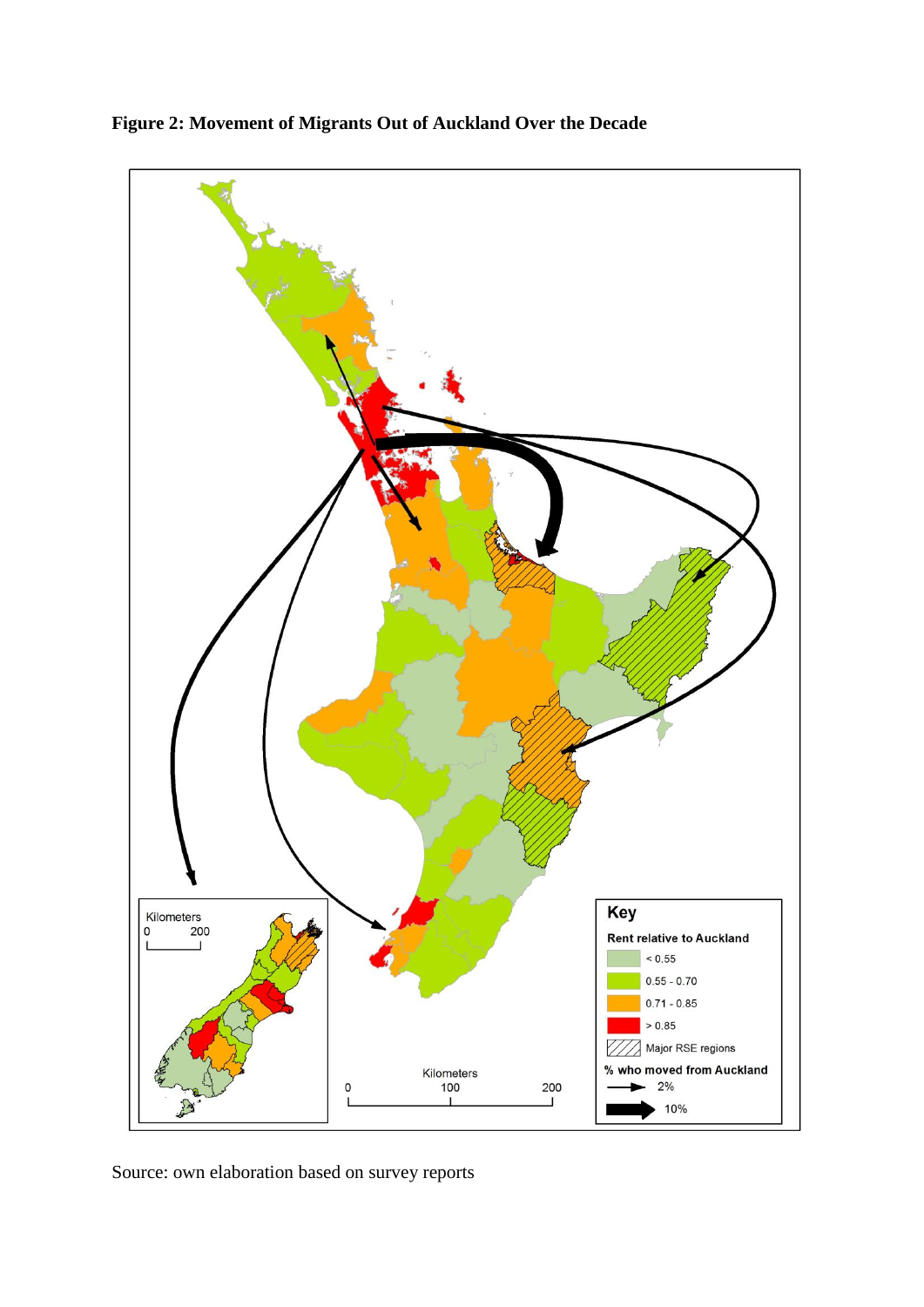



**Occupational Status Scores: NZSEI**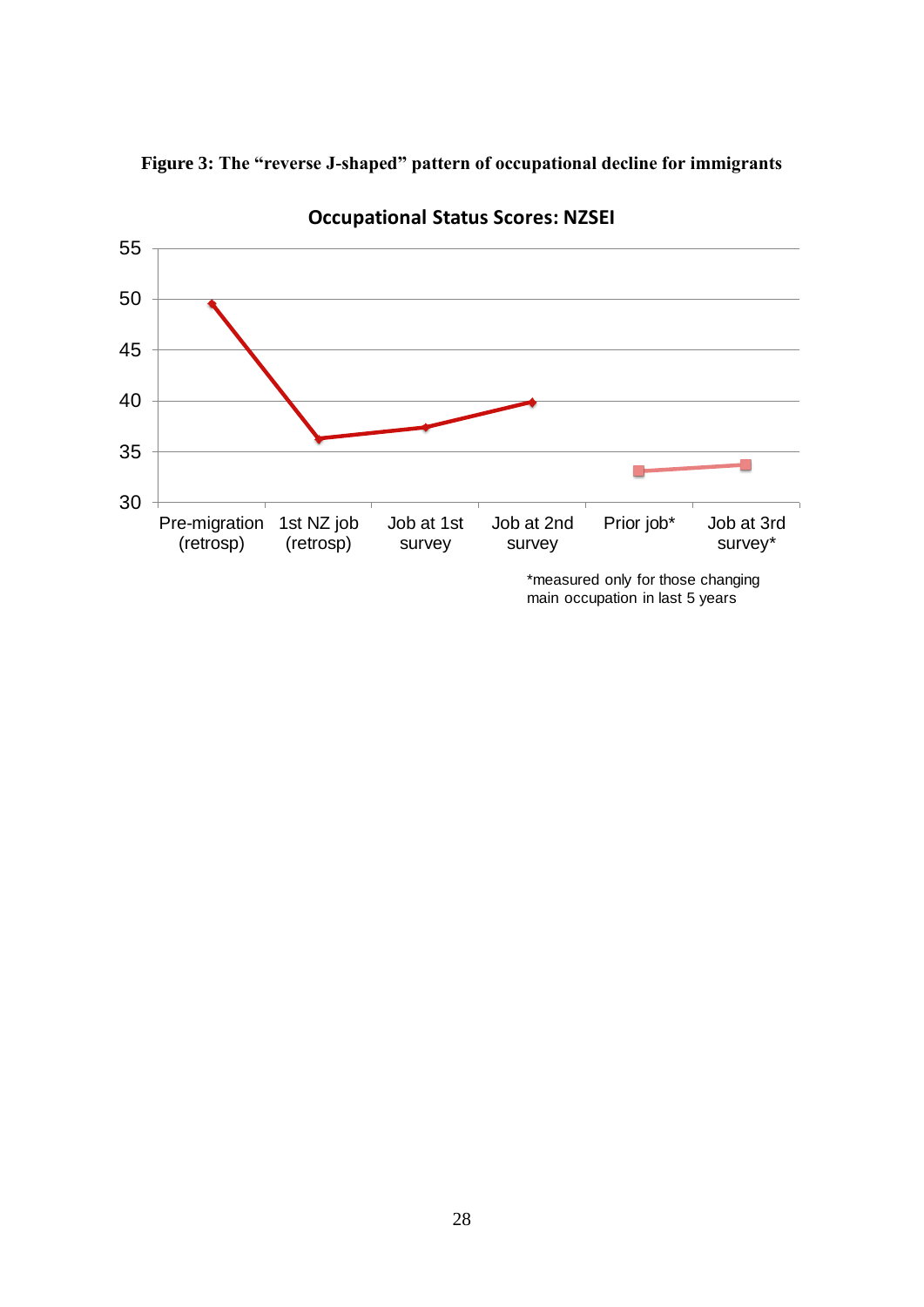|                                  | <b>Ballot Winners Ballot Losers</b> |       | P-value |
|----------------------------------|-------------------------------------|-------|---------|
| Age                              | 40.11                               | 41.80 | 0.045   |
| Male                             | 0.66                                | 0.67  | 0.814   |
| Born in Outer Islands            | 0.23                                | 0.24  | 0.973   |
|                                  |                                     |       |         |
| Sample Size                      | 203                                 | 182   |         |
| Joint orthogonality test p-value |                                     |       | 0.306   |

#### **Table 2: Impact on Income Gain**

|                                                                    | ITT        | IТT            | IТT        | LATE     | LATE           | LATE     |  |  |  |  |
|--------------------------------------------------------------------|------------|----------------|------------|----------|----------------|----------|--|--|--|--|
| Panel A: Impact on Income Gain in New Zealand Dollars              |            |                |            |          |                |          |  |  |  |  |
| <b>Ballot winner</b>                                               | 246.9***   | 240.0***       | 220.9***   |          |                |          |  |  |  |  |
|                                                                    | (32.8)     | (35.8)         | (36.7)     |          |                |          |  |  |  |  |
| Migrate                                                            |            |                |            | 340.0*** | $334.1***$     | 328.1*** |  |  |  |  |
|                                                                    |            |                |            | (24.5)   | (31.0)         | (33.9)   |  |  |  |  |
| Weighting used:                                                    | w1         | w <sub>2</sub> | w3         | w1       | w <sub>2</sub> | w3       |  |  |  |  |
| Sample Size                                                        | 385        | 385            | 385        | 385      | 385            | 385      |  |  |  |  |
| <b>Control Mean</b>                                                | 125.6      | 125.6          | 125.6      | 125.6    | 125.6          | 125.6    |  |  |  |  |
|                                                                    |            |                |            |          |                |          |  |  |  |  |
| Panel B: Impact on Income Gain in PPP-adjusted New Zealand Dollars |            |                |            |          |                |          |  |  |  |  |
| <b>Ballot winner</b>                                               | $260.5***$ | 252.8***       | $233.3***$ |          |                |          |  |  |  |  |
|                                                                    | (34.1)     | (37.0)         | (37.8)     |          |                |          |  |  |  |  |

|                 | (34.1) | 37.01 | (37.8) |          |                |          |
|-----------------|--------|-------|--------|----------|----------------|----------|
| Migrate         |        |       |        | 358.7*** | $351.9***$     | 346.5*** |
|                 |        |       |        | (24.8)   | (31.2)         | (34.0)   |
| Weighting used: | w1     | w2    | w3     | w1       | w <sub>2</sub> | w3       |
| Sample Size     | 385    | 385   | 385    | 385      | 385            | 385      |
| Control Mean    | 126.1  | 126.1 | 126.1  | 126.1    | 126.1          | 126.1    |

Notes:

Robust standard errors in parentheses, \*, \*\*, \*\*\* indicate significance at the 10, 5, and 1 percent levels respectively.

All regressions include controls for age, gender, island of birth, ballot years entered, and survey form (long or short).

Weights: w1 weights for population proportions of compliers versus non-compliers, w2 also weights migrants for observed movements out of New Zealand, w3 additionally allows ballot losers who migrate to have twice the weight of those who remain in Tonga.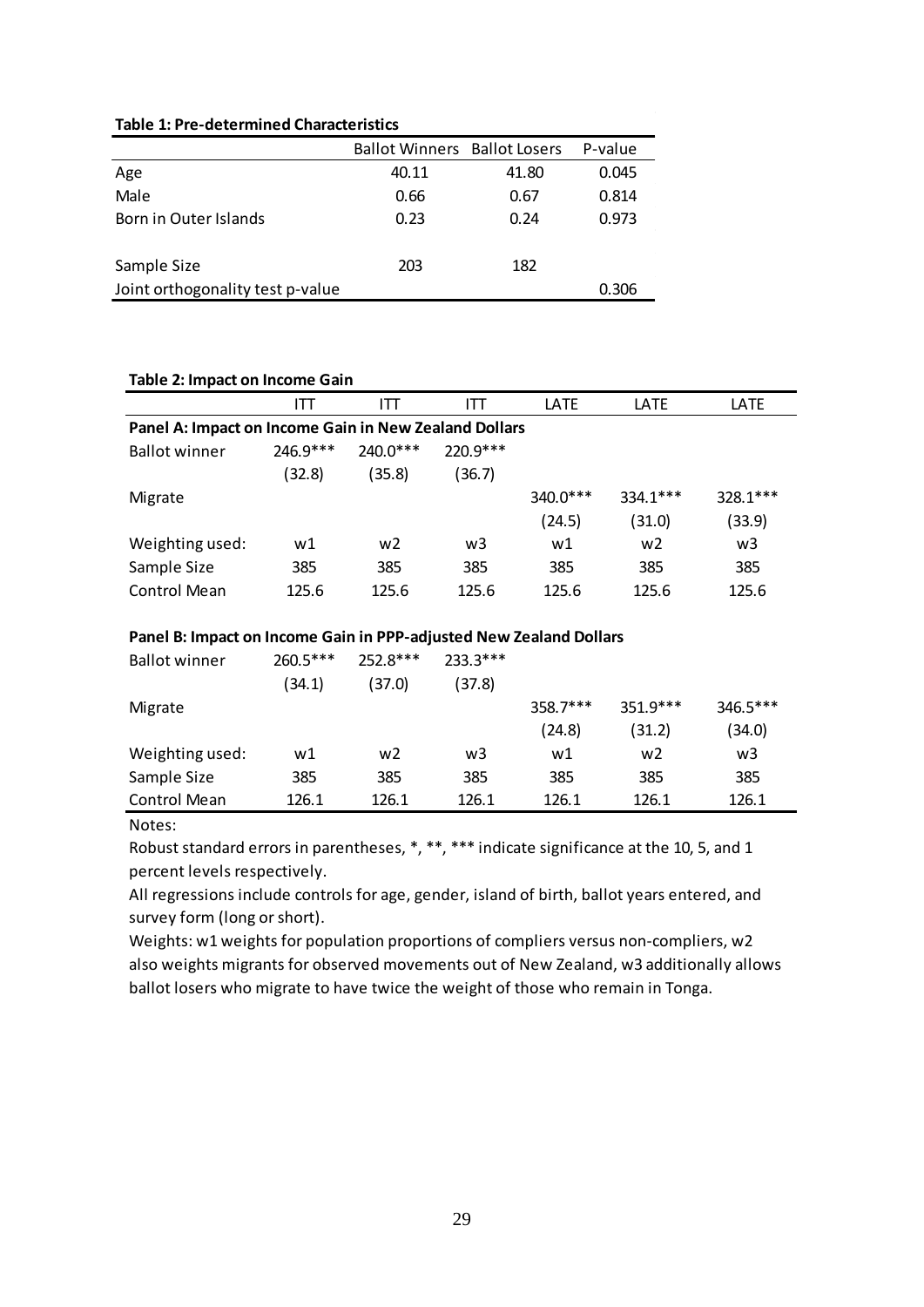#### **Table 3: Impact on Outcomes for the Migrant**

|                      | Currently  | Changed         | Change        | <b>New</b> | Old        | Has                       |            | Subjective | Social   | Mental     | Health      | Currently |
|----------------------|------------|-----------------|---------------|------------|------------|---------------------------|------------|------------|----------|------------|-------------|-----------|
|                      | Employed   | Occupation      | in occupation | occupation | occupation | Tertiarv                  | Currently  | Welfare    | Respect  | Health     | disruption  | Smokes    |
|                      |            | in last 5 years | score         | score      | score      | <b>Education Studying</b> |            | Ladder     | Ladder   | $MHI-5$    | in 6 months |           |
| Panel A: ITT Impact  |            |                 |               |            |            |                           |            |            |          |            |             |           |
| <b>Ballot Winner</b> | $0.217***$ | $0.093*$        | 17.100***     | 11.935**   | $-5.164$   | $0.146**$                 | $0.078**$  | $-0.011$   | $-0.035$ | $0.687***$ | $-0.005$    | 0.027     |
|                      | (0.070)    | (0.052)         | (5.486)       | (4.604)    | (3.541)    | (0.066)                   | (0.031)    | (0.084)    | (0.115)  | (0.259)    | (0.031)     | (0.064)   |
| Panel B: LATE Impact |            |                 |               |            |            |                           |            |            |          |            |             |           |
| Migrate              | $0.299***$ | $0.128*$        | 21.908***     | 15.292***  | $-6.616$   | $0.201**$                 | $0.103***$ | $-0.016$   | $-0.048$ | $0.871**$  | $-0.007$    | 0.037     |
|                      | (0.085)    | (0.066)         | (6.655)       | (5.293)    | (4.687)    | (0.091)                   | (0.038)    | (0.115)    | (0.159)  | (0.371)    | (0.042)     | (0.088)   |
| Sample Size          | 385        | 385             | 70            | 70         | 70         | 385                       | 282        | 385        | 384      | 279        | 384         | 385       |
| Control Mean         | 0.659      | 0.121           | $-16.952$     | 23.143     | 40.095     | 0.181                     | 0.000      | 5.852      | 6.352    | 17.475     | 0.082       | 0.440     |

Notes:

Robust standard errors in parentheses, \*, \*\*, \*\*\* indicate significance at the 10, 5, and 1 percent levels respectively.

All regressions include controls for age, gender, island of birth, ballot years entered, and survey form (long or short).

Regressions weighted for population proportions of compliers and non-compliers.

New and old occupation scores are only available for those who changed occupation in the last 5 years.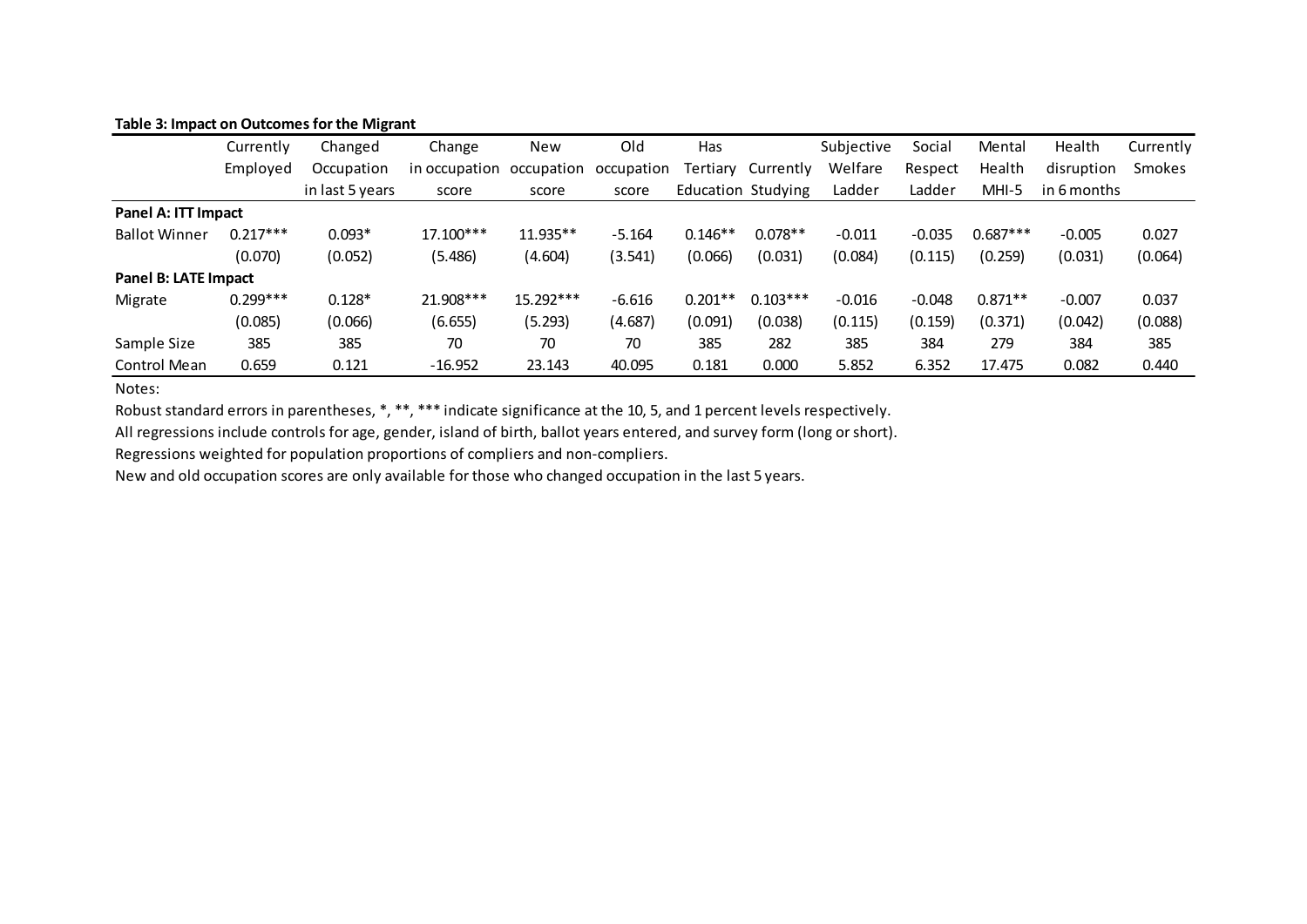|                                 | Sample | Control | ITT        | LATE       |
|---------------------------------|--------|---------|------------|------------|
| Outcome                         | Size   | Mean    | Impact     | Impact     |
| Log Household Income            | 282    | 9.488   | $0.850***$ | $1.149***$ |
|                                 |        |         | (0.124)    | (0.138)    |
| Log Household Income per capita | 282    | 7.987   | $0.799***$ | 1.080***   |
|                                 |        |         | (0.124)    | (0.132)    |
| Log Household Expenditure       | 282    | 9.185   | $1.023***$ | 1.383***   |
|                                 |        |         | (0.119)    | (0.122)    |
| Log Expenditure per capita      | 282    | 7.684   | $0.972***$ | $1.314***$ |
|                                 |        |         | (0.119)    | (0.112)    |
| Household Size                  | 385    | 5.264   | 0.174      | 0.307      |
|                                 |        |         | (0.180)    | (0.322)    |
| Household Earned Income         | 385    | 6829    | 16595***   | 29220***   |
|                                 |        |         | (1933)     | (2419)     |
| Remittances sent to Tonga       | 385    | 118     | 938***     | 1651***    |
|                                 |        |         | (140)      | (204)      |
| Number of Vehicles              | 385    | 0.797   | $0.509***$ | $0.896***$ |
|                                 |        |         | (0.069)    | (0.129)    |
| Household has a Cellphone       | 385    | 0.511   | $-0.079$   | $-0.139$   |
|                                 |        |         | (0.069)    | (0.119)    |
| Household has a Computer        | 385    | 0.181   | $0.360***$ | $0.633***$ |
|                                 |        |         | (0.064)    | (0.128)    |
| Household has a DVD player      | 385    | 0.104   | $0.161***$ | $0.284***$ |
|                                 |        |         | (0.038)    | (0.072)    |
| Household has a Microwave       | 385    | 0.082   | $0.573***$ | $1.008***$ |
|                                 |        |         | (0.063)    | (0.081)    |
| Household has a Washing Machine | 385    | 0.385   | $0.355***$ | $0.626***$ |
|                                 |        |         | (0.069)    | (0.125)    |
| Household has a Bank Account    | 282    | 0.986   | 0.020      | 0.027      |
|                                 |        |         | (0.016)    | (0.021)    |
| Household has an ATM card       | 282    | 0.986   | 0.020      | 0.027      |
|                                 |        |         | (0.016)    | (0.021)    |
| <b>Total Savings</b>            | 282    | 428     | 5838 ***   | 7892 ***   |
|                                 |        |         | (1020)     | (1083)     |
| Number of Foods in Diet         | 282    | 7.385   | $1.561***$ | $2.110***$ |
|                                 |        |         | (0.249)    | (0.306)    |

#### **Table 4: Impact on Household Level Outcomes**

Notes:

Robust standard errors in parentheses, \*, \*\*, \*\*\* indicate significance at the 10, 5, and 1 percent levels respectively.

All regressions include controls for age, gender, island of birth, ballot years entered, and survey form (long or short).

Regressions weighted for population proportions of compliers and non-compliers.